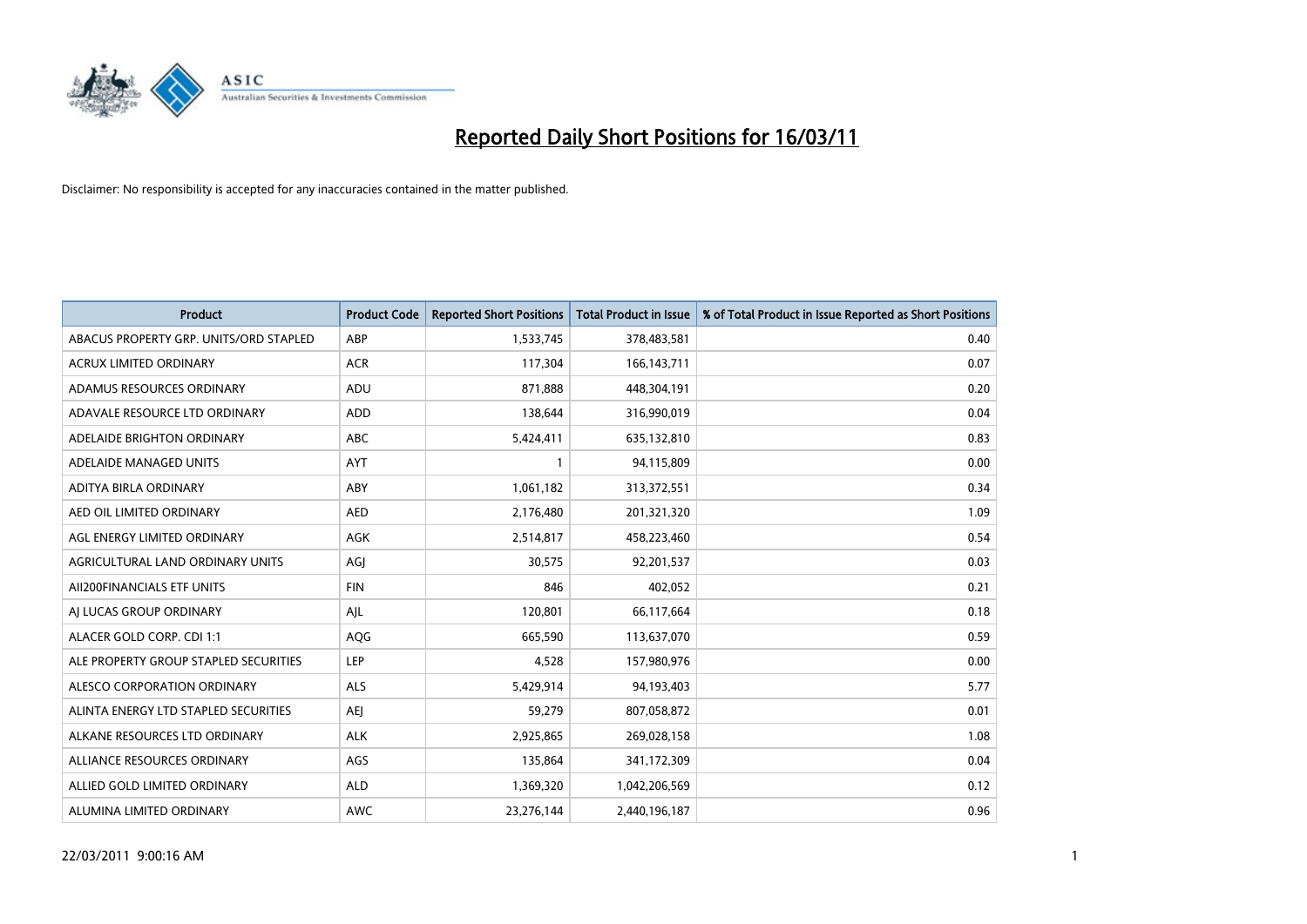

| <b>Product</b>                          | <b>Product Code</b> | <b>Reported Short Positions</b> | <b>Total Product in Issue</b> | % of Total Product in Issue Reported as Short Positions |
|-----------------------------------------|---------------------|---------------------------------|-------------------------------|---------------------------------------------------------|
| AMADEUS ENERGY ORDINARY                 | AMU                 | 454,000                         | 300,288,855                   | 0.15                                                    |
| AMALGAMATED HOLDINGS ORDINARY           | AHD                 | 6,832                           | 157,458,568                   | 0.00                                                    |
| AMCOR LIMITED ORDINARY                  | <b>AMC</b>          | 7,767,883                       | 1,226,387,533                 | 0.65                                                    |
| AMP CAPITAL CHINA ORDINARY UNITS        | <b>AGF</b>          | 65,310                          | 337,034,455                   | 0.02                                                    |
| AMP LIMITED DEF EX AXA APH              | <b>AMPN</b>         | 1,882,859                       | 722,167,556                   | 0.26                                                    |
| AMP LIMITED ORDINARY                    | AMP                 | 73,741,743                      | 2,094,424,200                 | 3.49                                                    |
| AMPELLA MINING ORDINARY                 | <b>AMX</b>          | 407,293                         | 202,975,108                   | 0.20                                                    |
| ANSELL LIMITED ORDINARY                 | <b>ANN</b>          | 4,594,168                       | 133,007,903                   | 3.46                                                    |
| ANTARES ENERGY LTD ORDINARY             | <b>AZZ</b>          | 1,499,020                       | 283,000,000                   | 0.54                                                    |
| ANZ BANKING GRP LTD ORDINARY            | ANZ                 | 7,889,454                       | 2,596,366,910                 | 0.30                                                    |
| APA GROUP STAPLED SECURITIES            | <b>APA</b>          | 6,745,901                       | 551,689,118                   | 1.22                                                    |
| APEX MINERALS NL ORDINARY               | <b>AXM</b>          | 945,146                         | 3,917,821,105                 | 0.02                                                    |
| APN EUROPEAN RETAIL UNITS STAPLED SEC.  | <b>AEZ</b>          | 11,832                          | 544,910,660                   | 0.00                                                    |
| APN NEWS & MEDIA ORDINARY               | <b>APN</b>          | 21,290,353                      | 606,084,019                   | 3.53                                                    |
| AQUARIUS PLATINUM. ORDINARY             | <b>AOP</b>          | 3,064,996                       | 463,266,640                   | 0.65                                                    |
| AQUILA RESOURCES ORDINARY               | <b>AQA</b>          | 2,968,912                       | 374,323,124                   | 0.80                                                    |
| ARAFURA RESOURCE LTD ORDINARY           | <b>ARU</b>          | 3,576,542                       | 367,930,342                   | 0.98                                                    |
| ARB CORPORATION ORDINARY                | <b>ARP</b>          | 1,666                           | 72,481,302                    | 0.00                                                    |
| ARDENT LEISURE GROUP STAPLED SECURITIES | AAD                 | 1,350,470                       | 318,147,978                   | 0.42                                                    |
| ARISTOCRAT LEISURE ORDINARY             | ALL                 | 28.633.774                      | 533,983,910                   | 5.37                                                    |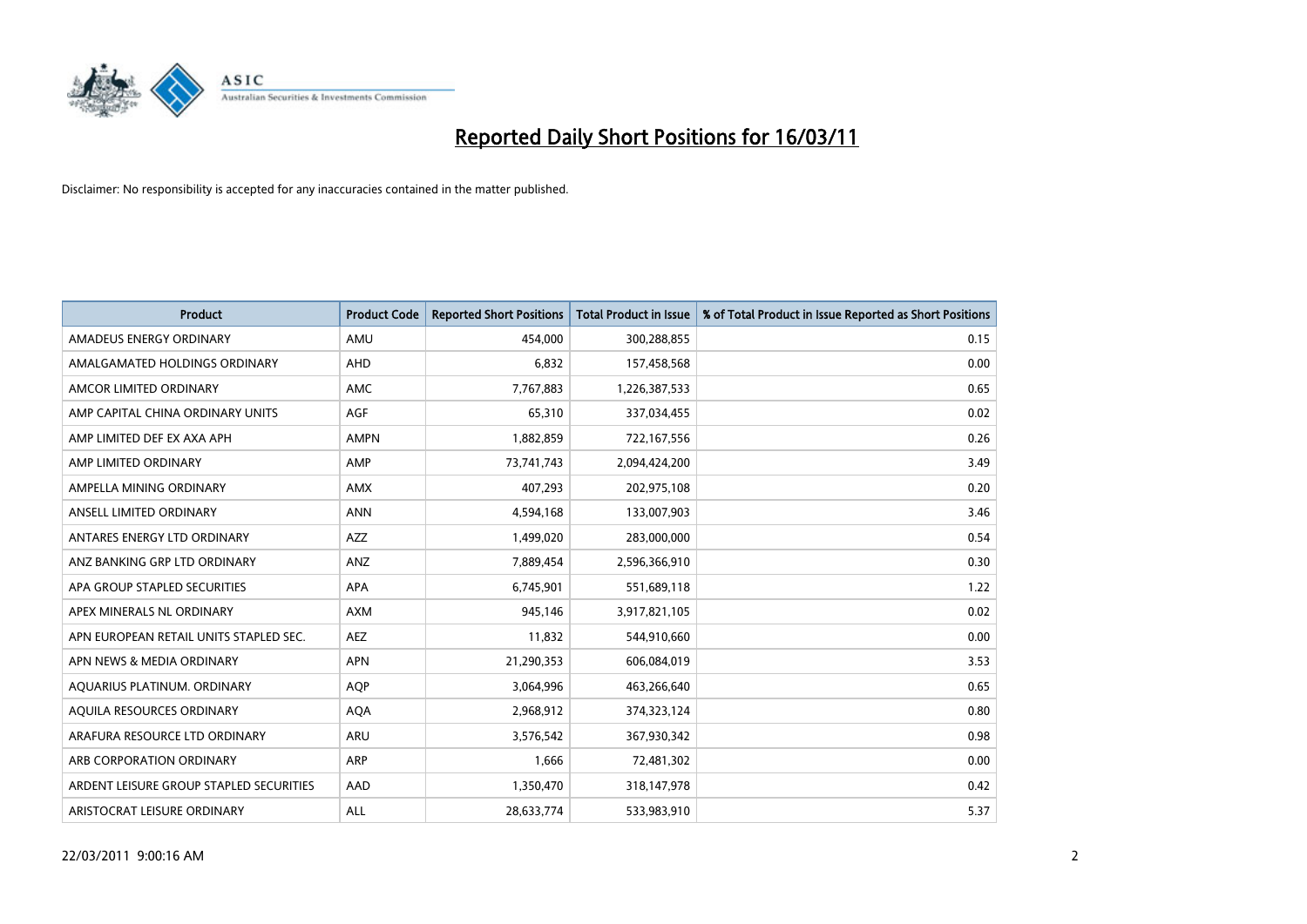

| <b>Product</b>                          | <b>Product Code</b> | <b>Reported Short Positions</b> | Total Product in Issue | % of Total Product in Issue Reported as Short Positions |
|-----------------------------------------|---------------------|---------------------------------|------------------------|---------------------------------------------------------|
| ASCIANO LIMITED ORDINARY                | <b>AIO</b>          | 41,984,686                      | 2,926,103,883          | 1.44                                                    |
| ASG GROUP LIMITED ORDINARY              | ASZ                 | 12,441                          | 168,247,718            | 0.00                                                    |
| ASPEN GROUP ORD/UNITS STAPLED           | <b>APZ</b>          | 1,143,505                       | 592,674,670            | 0.18                                                    |
| ASPIRE MINING LTD ORDINARY              | <b>AKM</b>          | 78,386                          | 534,723,044            | 0.01                                                    |
| <b>ASTON RES LTD ORDINARY</b>           | <b>AZT</b>          | 48,538                          | 204,527,604            | 0.03                                                    |
| ASTRO JAP PROP GROUP STAPLED SECURITIES | AJA                 | 46,329                          | 50,821,741             | 0.09                                                    |
| ASX LIMITED ORDINARY                    | ASX                 | 1,288,369                       | 175,136,729            | 0.74                                                    |
| ATLANTIC LIMITED ORDINARY               | ATI                 | 637,792                         | 112,253,148            | 0.57                                                    |
| ATLAS IRON LIMITED ORDINARY             | <b>AGO</b>          | 7,401,296                       | 815,639,834            | 0.90                                                    |
| AURORA MINERALS LTD ORDINARY            | <b>ARM</b>          | 5,612                           | 104,167,499            | 0.01                                                    |
| AURORA OIL & GAS ORDINARY               | <b>AUT</b>          | 590,410                         | 403,437,342            | 0.14                                                    |
| AUSDRILL LIMITED ORDINARY               | <b>ASL</b>          | 617,253                         | 262,933,906            | 0.24                                                    |
| AUSENCO LIMITED ORDINARY                | <b>AAX</b>          | 4,019,835                       | 122,511,701            | 3.28                                                    |
| AUSTAL LIMITED ORDINARY                 | ASB                 | 169,076                         | 188,069,638            | 0.08                                                    |
| <b>AUSTAR UNITED ORDINARY</b>           | <b>AUN</b>          | 4,734,683                       | 1,271,357,418          | 0.37                                                    |
| AUSTBROKERS HOLDINGS ORDINARY           | <b>AUB</b>          | 2                               | 54,339,433             | 0.00                                                    |
| AUSTIN ENGINEERING ORDINARY             | <b>ANG</b>          | 21,549                          | 71,714,403             | 0.03                                                    |
| <b>AUSTRALAND ASSETS ASSETS</b>         | AAZPB               | 1,168                           | 2,750,000              | 0.04                                                    |
| AUSTRALAND PROPERTY STAPLED SECURITY    | <b>ALZ</b>          | 1,227,619                       | 576,837,197            | 0.19                                                    |
| AUSTRALIAN AGRICULT. ORDINARY           | AAC                 | 4,747,491                       | 264,264,459            | 1.77                                                    |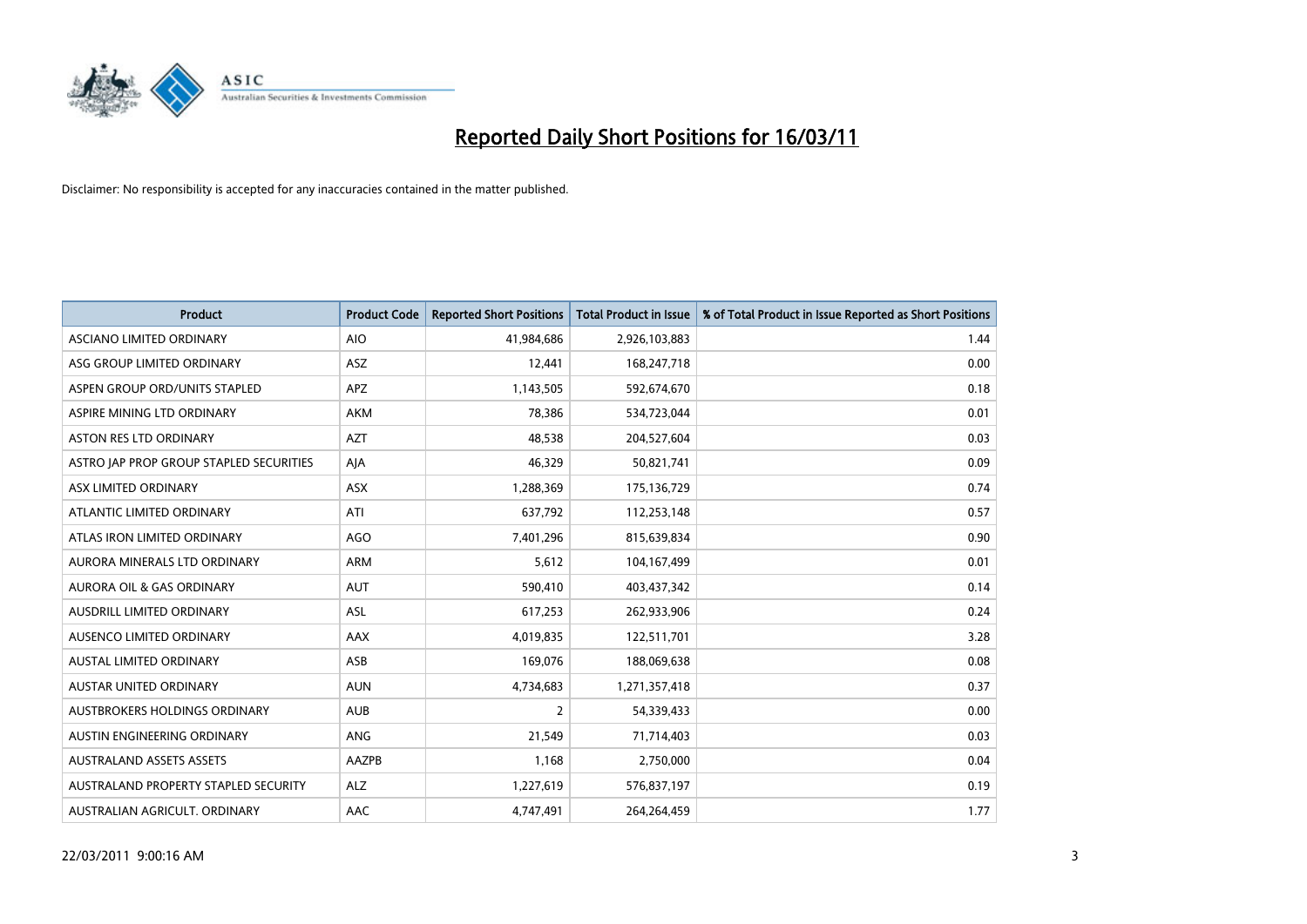

| <b>Product</b>                       | <b>Product Code</b> | <b>Reported Short Positions</b> | <b>Total Product in Issue</b> | % of Total Product in Issue Reported as Short Positions |
|--------------------------------------|---------------------|---------------------------------|-------------------------------|---------------------------------------------------------|
| <b>AUSTRALIAN EDUCATION UNITS</b>    | <b>AEU</b>          | 625,000                         | 134,973,383                   | 0.46                                                    |
| AUSTRALIAN FOUNDAT. ORDINARY         | AFI                 | 37                              | 1,016,903,220                 | 0.00                                                    |
| AUSTRALIAN INFRASTR, UNITS/ORDINARY  | <b>AIX</b>          | 1,639,709                       | 620,733,944                   | 0.27                                                    |
| AUSTRALIAN MINES LTD ORDINARY        | <b>AUZ</b>          | 1,400,000                       | 576,910,315                   | 0.24                                                    |
| AUSTRALIAN PHARM, ORDINARY           | API                 | 875,796                         | 488,115,883                   | 0.17                                                    |
| AUTOMOTIVE HOLDINGS ORDINARY         | <b>AHE</b>          | 95,891                          | 226,387,577                   | 0.04                                                    |
| AVEXA LIMITED ORDINARY               | <b>AVX</b>          | 243,657                         | 847,688,779                   | 0.03                                                    |
| AWE LIMITED ORDINARY                 | <b>AWE</b>          | 3,757,423                       | 521,871,941                   | 0.73                                                    |
| AXA ASIA PACIFIC ORDINARY            | <b>AXA</b>          | 4,031,724                       | 2,067,095,545                 | 0.19                                                    |
| AZUMAH RESOURCES ORDINARY            | <b>AZM</b>          | 38,215                          | 272,696,055                   | 0.01                                                    |
| <b>BANDANNA ENERGY ORDINARY</b>      | <b>BND</b>          | 78,347                          | 426,265,482                   | 0.02                                                    |
| BANK OF QUEENSLAND. ORDINARY         | <b>BOQ</b>          | 3,420,244                       | 222,072,957                   | 1.55                                                    |
| <b>BANNERMAN RESOURCES ORDINARY</b>  | <b>BMN</b>          | 92,702                          | 234,435,934                   | 0.04                                                    |
| <b>BASS STRAIT OIL CO ORDINARY</b>   | <b>BAS</b>          | 1,482                           | 291,030,250                   | 0.00                                                    |
| <b>BATHURST RESOURCES ORDINARY</b>   | <b>BTU</b>          | 3,553,142                       | 613,291,330                   | 0.58                                                    |
| <b>BAUXITE RESOURCE LTD ORDINARY</b> | <b>BAU</b>          | 100,535                         | 235,379,896                   | 0.04                                                    |
| <b>BC IRON LIMITED ORDINARY</b>      | <b>BCI</b>          | 81,030                          | 94,361,000                    | 0.08                                                    |
| BEACH ENERGY LIMITED ORDINARY        | <b>BPT</b>          | 3,344,945                       | 1,099,021,290                 | 0.31                                                    |
| BEADELL RESOURCE LTD ORDINARY        | <b>BDR</b>          | 538                             | 622,097,828                   | 0.00                                                    |
| BENDIGO AND ADELAIDE ORDINARY        | <b>BEN</b>          | 6,718,690                       | 357,645,518                   | 1.87                                                    |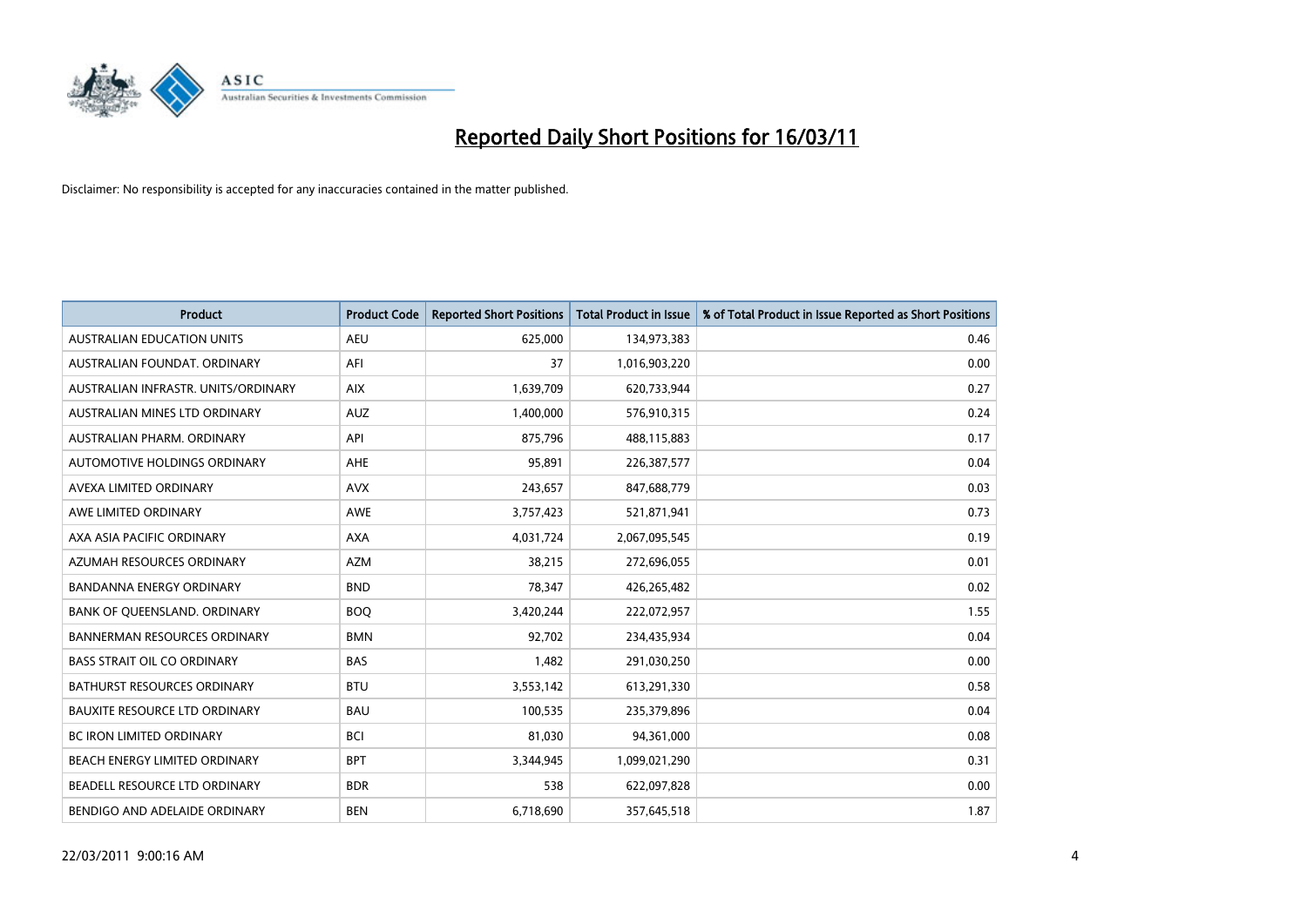

| <b>Product</b>                       | <b>Product Code</b> | <b>Reported Short Positions</b> | <b>Total Product in Issue</b> | % of Total Product in Issue Reported as Short Positions |
|--------------------------------------|---------------------|---------------------------------|-------------------------------|---------------------------------------------------------|
| BERKELEY RESOURCES ORDINARY          | <b>BKY</b>          | 303,713                         | 174,298,148                   | 0.16                                                    |
| BETASHARES ASX FIN ETF UNITS         | <b>OFN</b>          | 28,500                          | 4,509,251                     | 0.63                                                    |
| BETASHARES ASX RES ETF UNITS         | <b>ORE</b>          | 125,000                         | 4,519,432                     | 2.77                                                    |
| <b>BHP BILLITON LIMITED ORDINARY</b> | <b>BHP</b>          | 38,456,699                      | 3,356,081,497                 | 1.11                                                    |
| <b>BILLABONG ORDINARY</b>            | <b>BBG</b>          | 12,556,171                      | 253,613,826                   | 4.97                                                    |
| <b>BIOTA HOLDINGS ORDINARY</b>       | <b>BTA</b>          | 2,194,962                       | 181,417,556                   | 1.21                                                    |
| <b>BISALLOY STEEL ORDINARY</b>       | <b>BIS</b>          | 84.480                          | 216,455,965                   | 0.04                                                    |
| BKI INVESTMENT LTD ORDINARY          | <b>BKI</b>          | 508                             | 422,863,407                   | 0.00                                                    |
| BLACKMORES LIMITED ORDINARY          | <b>BKL</b>          | 889                             | 16,744,292                    | 0.01                                                    |
| <b>BLACKTHORN RESOURCES ORDINARY</b> | <b>BTR</b>          | 35,848                          | 106,885,300                   | 0.03                                                    |
| <b>BLUESCOPE STEEL LTD ORDINARY</b>  | <b>BSL</b>          | 35,454,080                      | 1,842,207,385                 | 1.91                                                    |
| <b>BOART LONGYEAR ORDINARY</b>       | <b>BLY</b>          | 5,117,245                       | 461,163,412                   | 1.12                                                    |
| <b>BONDI MINING LIMITED ORDINARY</b> | <b>BOM</b>          | 200,000                         | 101,912,807                   | 0.20                                                    |
| <b>BOOM LOGISTICS ORDINARY</b>       | <b>BOL</b>          | 337,999                         | 461,500,712                   | 0.07                                                    |
| <b>BORAL LIMITED, ORDINARY</b>       | <b>BLD</b>          | 28,393,429                      | 724,542,308                   | 3.89                                                    |
| BOTSWANA METALS LTD ORDINARY         | <b>BML</b>          | 7,000                           | 143,717,013                   | 0.00                                                    |
| <b>BOW ENERGY LIMITED ORDINARY</b>   | <b>BOW</b>          | 2,662,224                       | 348,972,041                   | 0.77                                                    |
| <b>BRADKEN LIMITED ORDINARY</b>      | <b>BKN</b>          | 3,052,286                       | 139,643,011                   | 2.18                                                    |
| <b>BRAMBLES LIMITED ORDINARY</b>     | <b>BXB</b>          | 15,482,714                      | 1,450,746,184                 | 1.02                                                    |
| <b>BREVILLE GROUP LTD ORDINARY</b>   | <b>BRG</b>          | 2.740                           | 129,615,322                   | 0.00                                                    |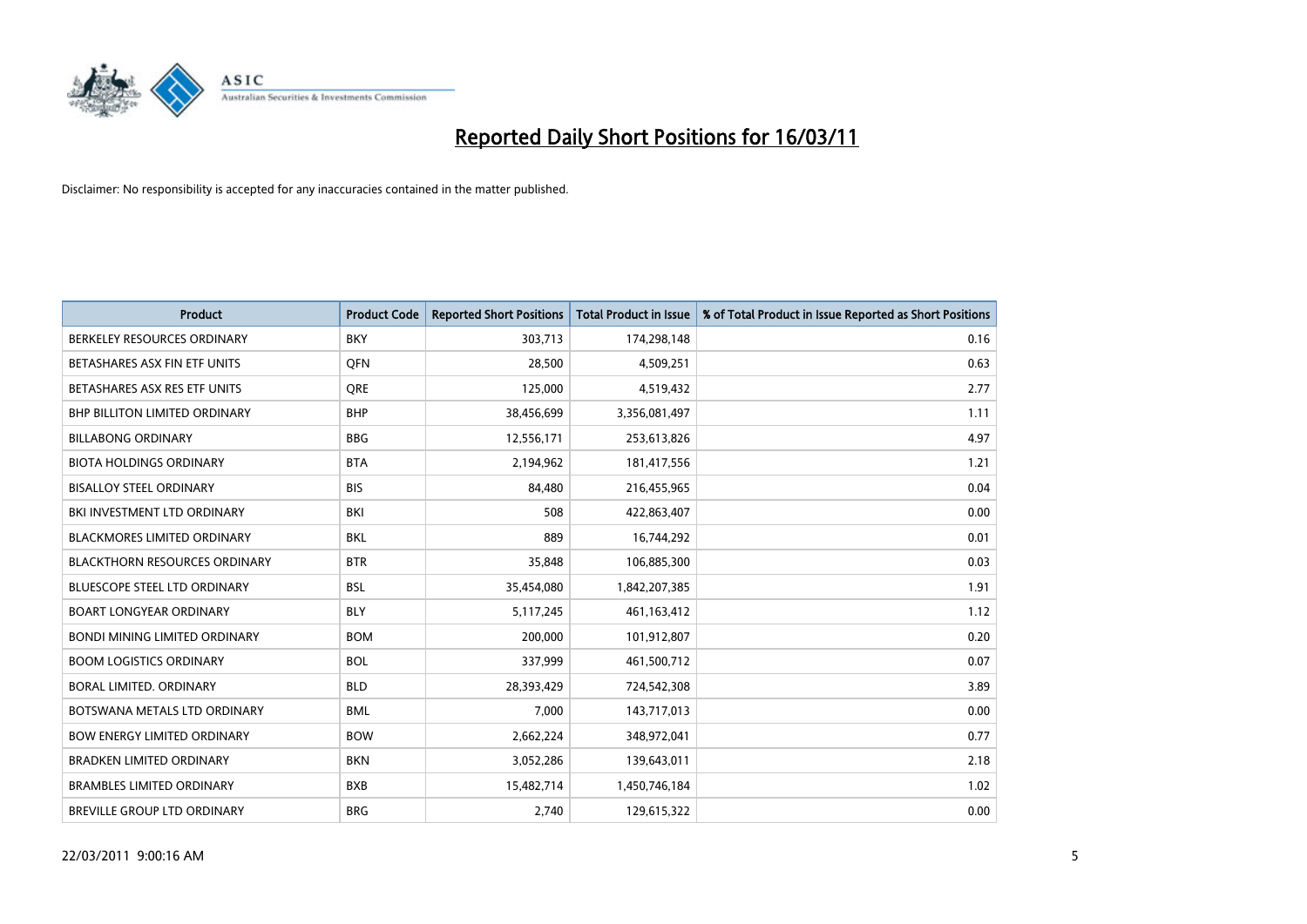

| Product                               | <b>Product Code</b> | <b>Reported Short Positions</b> | <b>Total Product in Issue</b> | % of Total Product in Issue Reported as Short Positions |
|---------------------------------------|---------------------|---------------------------------|-------------------------------|---------------------------------------------------------|
| <b>BRICKWORKS LIMITED ORDINARY</b>    | <b>BKW</b>          | 13,381                          | 147,567,333                   | 0.01                                                    |
| <b>BROCKMAN RESOURCES ORDINARY</b>    | <b>BRM</b>          | 74.008                          | 144,803,151                   | 0.05                                                    |
| BT INVESTMENT MNGMNT ORDINARY         | <b>BTT</b>          | 554,785                         | 160,000,000                   | 0.35                                                    |
| BUNNINGS WAREHOUSE ORDINARY UNITS     | <b>BWP</b>          | 1,677,026                       | 479,870,962                   | 0.33                                                    |
| <b>BURU ENERGY ORDINARY</b>           | <b>BRU</b>          | 155,589                         | 182,780,549                   | 0.09                                                    |
| CABCHARGE AUSTRALIA ORDINARY          | CAB                 | 1,132,134                       | 120,437,014                   | 0.95                                                    |
| CALTEX AUSTRALIA ORDINARY             | <b>CTX</b>          | 4,980,729                       | 270,000,000                   | 1.82                                                    |
| <b>CAMPBELL BROTHERS ORDINARY</b>     | CPB                 | 120,785                         | 67,503,411                    | 0.18                                                    |
| CAPE LAMBERT RES LTD ORDINARY         | <b>CFE</b>          | 1,203,666                       | 571,849,603                   | 0.20                                                    |
| CARABELLA RES LTD ORDINARY            | <b>CLR</b>          | 36,600                          | 38,626,388                    | 0.10                                                    |
| <b>CARBON ENERGY ORDINARY</b>         | <b>CNX</b>          | 875,166                         | 670,872,650                   | 0.12                                                    |
| <b>CARDNO LIMITED ORDINARY</b>        | CDD                 | 930                             | 106,638,932                   | 0.00                                                    |
| CARNARVON PETROLEUM ORDINARY          | <b>CVN</b>          | 3,640,268                       | 687,820,634                   | 0.53                                                    |
| <b>CARNEGIE WAVE ENERGY ORDINARY</b>  | <b>CWE</b>          | 83,000                          | 859,087,627                   | 0.01                                                    |
| <b>CARPATHIAN RESOURCES ORDINARY</b>  | <b>CPN</b>          | 75,000                          | 265,533,501                   | 0.03                                                    |
| CARPENTARIA EXP. LTD ORDINARY         | CAP                 | 9,777                           | 98,741,301                    | 0.01                                                    |
| CARSALES.COM LTD ORDINARY             | <b>CRZ</b>          | 3,410,579                       | 234,073,300                   | 1.45                                                    |
| CASH CONVERTERS ORD/DIV ACCESS        | CCV                 | 69,244                          | 379,761,025                   | 0.01                                                    |
| <b>CASPIAN OIL &amp; GAS ORDINARY</b> | <b>CIG</b>          | 50,000                          | 1,331,500,513                 | 0.00                                                    |
| CATALPA RESOURCES ORDINARY            | CAH                 | 1,297,018                       | 177,954,355                   | 0.74                                                    |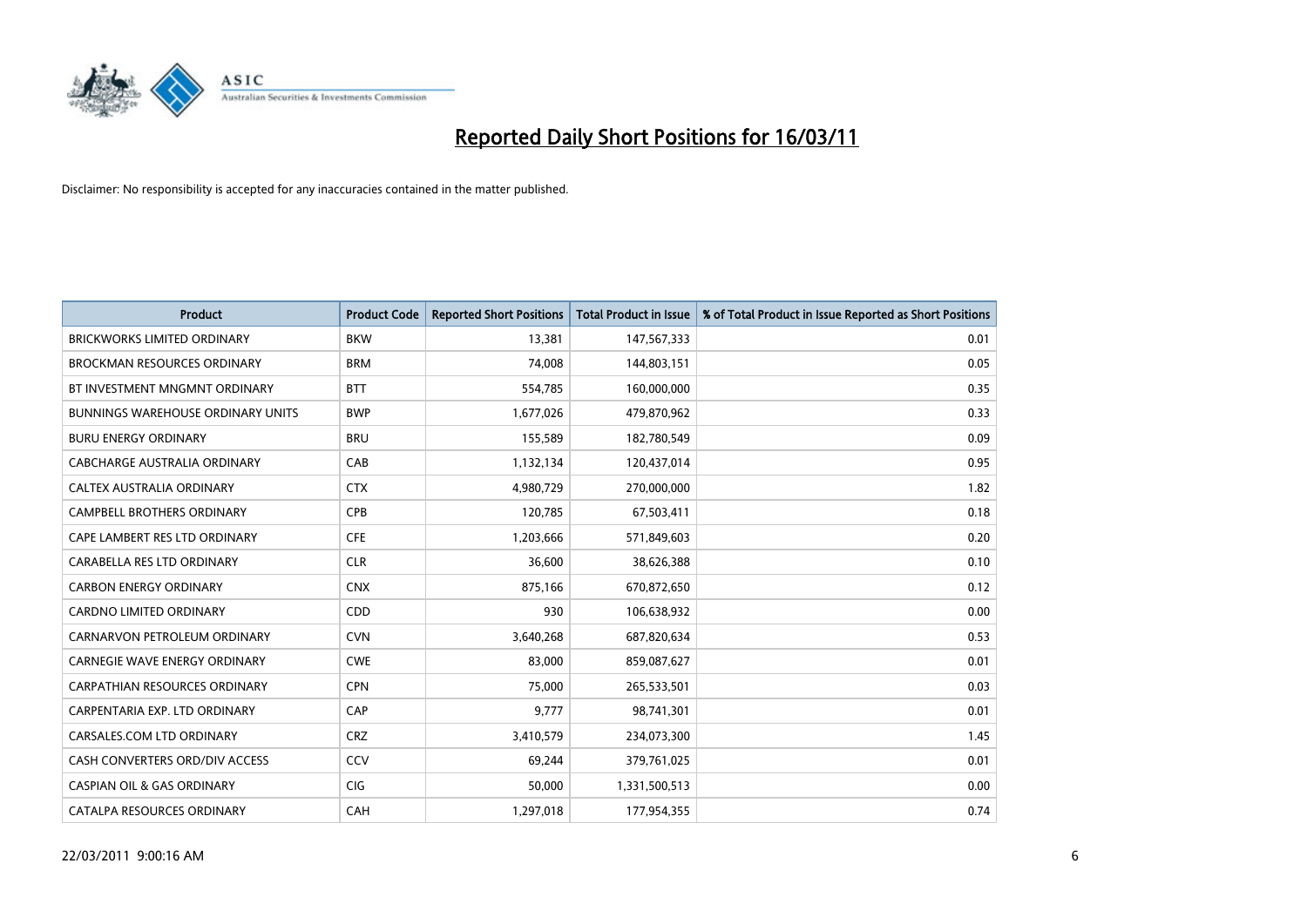

| <b>Product</b>                                | <b>Product Code</b> | <b>Reported Short Positions</b> | Total Product in Issue | % of Total Product in Issue Reported as Short Positions |
|-----------------------------------------------|---------------------|---------------------------------|------------------------|---------------------------------------------------------|
| <b>CEC GROUP LIMITED ORDINARY</b>             | <b>CEG</b>          | 1,750                           | 79,662,662             | 0.00                                                    |
| <b>CELLNET GROUP ORDINARY</b>                 | <b>CLT</b>          | 1,342                           | 61,607,477             | 0.00                                                    |
| CENTRAL PETROLEUM ORDINARY                    | <b>CTP</b>          | 169,268                         | 982,298,842            | 0.02                                                    |
| CENTRO PROPERTIES UNITS/ORD STAPLED           | <b>CNP</b>          | 314,917                         | 972,414,514            | 0.03                                                    |
| <b>CENTRO RETAIL GROUP STAPLED SECURITIES</b> | <b>CER</b>          | 1,591,010                       | 2,286,399,424          | 0.08                                                    |
| CERAMIC FUEL CELLS ORDINARY                   | <b>CFU</b>          | 418,294                         | 1,201,353,566          | 0.03                                                    |
| <b>CERRO RESOURCES NL ORDINARY</b>            | CJO                 | 4,589,274                       | 747,893,606            | 0.61                                                    |
| <b>CFS RETAIL PROPERTY UNITS</b>              | <b>CFX</b>          | 49,446,906                      | 2,839,591,911          | 1.73                                                    |
| CGA MINING LIMITED ORDINARY                   | <b>CGX</b>          | 95,200                          | 333,265,726            | 0.03                                                    |
| <b>CHALLENGER DIV.PRO. STAPLED UNITS</b>      | <b>CDI</b>          | 57,422                          | 913,426,007            | 0.00                                                    |
| <b>CHALLENGER INFRAST, STAPLED UNITS</b>      | <b>CIF</b>          | 113,649                         | 316,223,785            | 0.03                                                    |
| <b>CHALLENGER LIMITED ORDINARY</b>            | <b>CGF</b>          | 6,246,368                       | 500,941,031            | 1.26                                                    |
| <b>CHANDLER MACLEOD LTD ORDINARY</b>          | <b>CMG</b>          | 11,970                          | 463,971,344            | 0.00                                                    |
| CHARTER HALL GROUP STAPLED US PROHIBIT.       | <b>CHC</b>          | 1,477,808                       | 306,341,814            | 0.46                                                    |
| <b>CHARTER HALL OFFICE UNIT</b>               | COO                 | 2,500,305                       | 493,319,730            | 0.51                                                    |
| <b>CHARTER HALL RETAIL UNITS</b>              | <b>CQR</b>          | 1,807,399                       | 305,810,723            | 0.59                                                    |
| CHEMGENEX PHARMACEUT ORDINARY                 | <b>CXS</b>          | 89,061                          | 283,348,870            | 0.03                                                    |
| <b>CIRCADIAN TECH ORDINARY</b>                | <b>CIR</b>          | 14,712                          | 46,396,928             | 0.03                                                    |
| CITIGOLD CORP LTD ORDINARY                    | <b>CTO</b>          | 2,059,217                       | 1,040,278,301          | 0.20                                                    |
| <b>CLARIUS GRP LTD ORDINARY</b>               | <b>CND</b>          | 405                             | 87,109,079             | 0.00                                                    |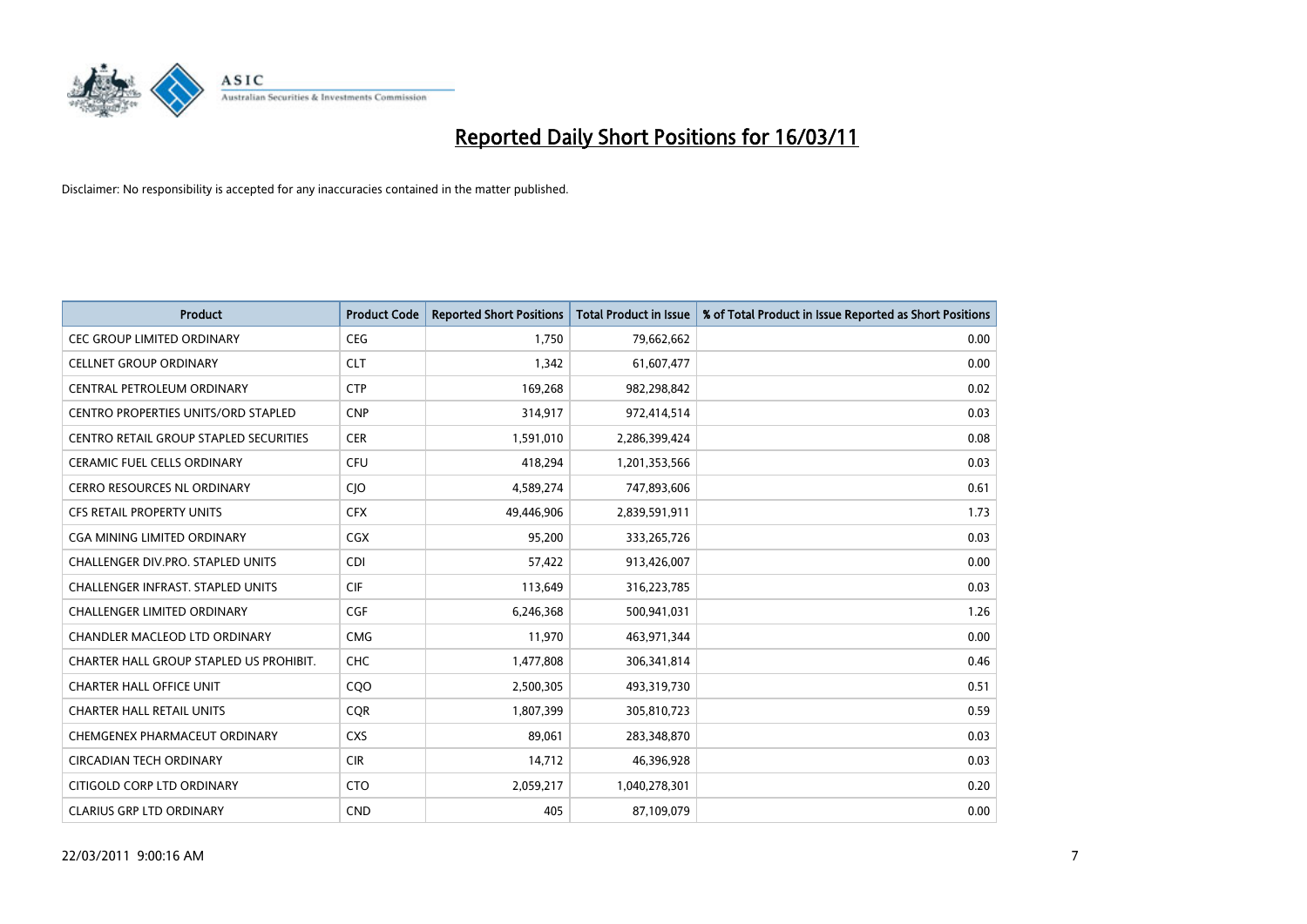

| <b>Product</b>                          | <b>Product Code</b> | <b>Reported Short Positions</b> | Total Product in Issue | % of Total Product in Issue Reported as Short Positions |
|-----------------------------------------|---------------------|---------------------------------|------------------------|---------------------------------------------------------|
| <b>CLEAN SEAS TUNA ORDINARY</b>         | <b>CSS</b>          | 15,278                          | 480,829,414            | 0.00                                                    |
| CLINUVEL PHARMACEUT, ORDINARY           | <b>CUV</b>          | 20,755                          | 30,379,956             | 0.06                                                    |
| <b>CLOUGH LIMITED ORDINARY</b>          | <b>CLO</b>          | 279,090                         | 770,936,269            | 0.03                                                    |
| <b>COAL &amp; ALLIED ORDINARY</b>       | <b>CNA</b>          | 22,406                          | 86,584,735             | 0.03                                                    |
| COAL OF AFRICA LTD ORDINARY             | <b>CZA</b>          | 1,001,044                       | 530,514,663            | 0.18                                                    |
| <b>COALSPUR MINES LTD ORDINARY</b>      | <b>CPL</b>          | 2,218,044                       | 488,927,537            | 0.45                                                    |
| COCA-COLA AMATIL ORDINARY               | <b>CCL</b>          | 6,921,707                       | 756,258,267            | 0.90                                                    |
| <b>COCHLEAR LIMITED ORDINARY</b>        | <b>COH</b>          | 1,521,497                       | 56,745,023             | 2.68                                                    |
| <b>COCKATOO COAL ORDINARY</b>           | <b>COK</b>          | 2,957,281                       | 1,016,096,908          | 0.29                                                    |
| <b>COFFEY INTERNATIONAL ORDINARY</b>    | <b>COF</b>          | 485,572                         | 134,066,081            | 0.36                                                    |
| <b>COKAL LTD ORDINARY</b>               | <b>CKA</b>          | 392,815                         | 112,083,735            | 0.35                                                    |
| COMMONWEALTH BANK, ORDINARY             | <b>CBA</b>          | 16,083,195                      | 1,548,932,074          | 1.00                                                    |
| <b>COMMONWEALTH PROP ORDINARY UNITS</b> | <b>CPA</b>          | 18,090,332                      | 2,449,599,711          | 0.74                                                    |
| <b>COMPASS RESOURCES ORDINARY</b>       | <b>CMR</b>          | 160.952                         | 147,402,920            | 0.11                                                    |
| <b>COMPUTERSHARE LTD ORDINARY</b>       | <b>CPU</b>          | 4,109,756                       | 555,664,059            | 0.72                                                    |
| <b>CONNECTEAST GROUP STAPLED</b>        | <b>CEU</b>          | 51,232,138                      | 3,940,145,951          | 1.31                                                    |
| CONQUEST MINING ORDINARY                | CQT                 | 132,922                         | 583,241,478            | 0.02                                                    |
| CONSOLIDATED MEDIA. ORDINARY            | <b>CMI</b>          | 2,665,418                       | 561,834,996            | 0.47                                                    |
| CONTANGO MICROCAP ORDINARY              | <b>CTN</b>          | 7,500                           | 145,708,783            | 0.01                                                    |
| <b>COOPER ENERGY LTD ORDINARY</b>       | <b>COE</b>          | 1.448.474                       | 292,576,001            | 0.50                                                    |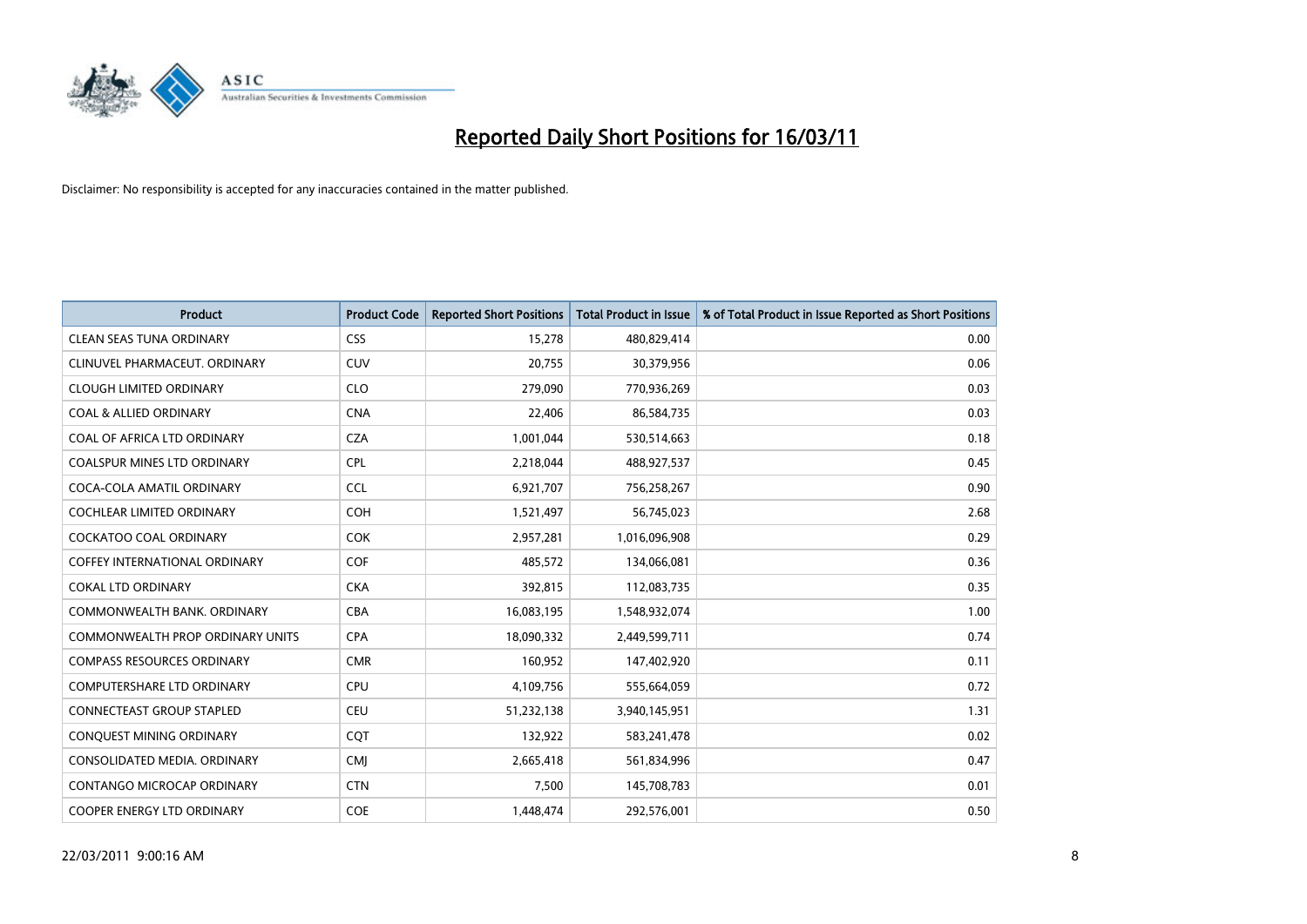

| <b>Product</b>                          | <b>Product Code</b> | <b>Reported Short Positions</b> | <b>Total Product in Issue</b> | % of Total Product in Issue Reported as Short Positions |
|-----------------------------------------|---------------------|---------------------------------|-------------------------------|---------------------------------------------------------|
| <b>COPPER STRIKE LTD ORDINARY</b>       | <b>CSE</b>          | 714                             | 129,455,571                   | 0.00                                                    |
| <b>CORDLIFE LIMITED ORDINARY</b>        | CBB                 |                                 | 145,360,920                   | 0.00                                                    |
| <b>COUNT FINANCIAL ORDINARY</b>         | COU                 | 699,375                         | 262,212,976                   | 0.27                                                    |
| CRANE GROUP LIMITED ORDINARY            | <b>CRG</b>          | 1,583,432                       | 79,110,667                    | 1.99                                                    |
| <b>CROMWELL PROP STAPLED SECURITIES</b> | <b>CMW</b>          | 293,075                         | 912,794,605                   | 0.03                                                    |
| <b>CROWN LIMITED ORDINARY</b>           | <b>CWN</b>          | 3,397,458                       | 754,131,800                   | 0.44                                                    |
| <b>CSG LIMITED ORDINARY</b>             | CSV                 | 942,689                         | 244,933,695                   | 0.39                                                    |
| <b>CSL LIMITED ORDINARY</b>             | <b>CSL</b>          | 9,752,262                       | 544,798,458                   | 1.75                                                    |
| <b>CSR LIMITED ORDINARY</b>             | <b>CSR</b>          | 6,870,172                       | 506,000,315                   | 1.35                                                    |
| <b>CUDECO LIMITED ORDINARY</b>          | CDU                 | 756,111                         | 145,512,643                   | 0.50                                                    |
| <b>CUE ENERGY RESOURCE ORDINARY</b>     | <b>CUE</b>          | 62,915                          | 694,819,718                   | 0.01                                                    |
| <b>CUSTOMERS LIMITED ORDINARY</b>       | <b>CUS</b>          | 143,088                         | 134,869,357                   | 0.10                                                    |
| DART ENERGY LTD ORDINARY                | <b>DTE</b>          | 102,516                         | 587,196,223                   | 0.02                                                    |
| DATA#3 LIMITED ORDINARY                 | DTL                 | 800                             | 15,397,495                    | 0.01                                                    |
| DAVID JONES LIMITED ORDINARY            | <b>DJS</b>          | 21,149,068                      | 514,034,694                   | 4.09                                                    |
| DECMIL GROUP LIMITED ORDINARY           | <b>DCG</b>          | 6,809                           | 124,204,568                   | 0.01                                                    |
| DEEP YELLOW LIMITED ORDINARY            | <b>DYL</b>          | 15,876                          | 1,127,534,458                 | 0.00                                                    |
| DEVINE LIMITED ORDINARY                 | <b>DVN</b>          | 1,000                           | 634,918,223                   | 0.00                                                    |
| DEXUS PROPERTY GROUP STAPLED UNITS      | <b>DXS</b>          | 21,670,610                      | 4,839,024,176                 | 0.45                                                    |
| DISCOVERY METALS LTD ORDINARY           | <b>DML</b>          | 309,377                         | 437,114,481                   | 0.08                                                    |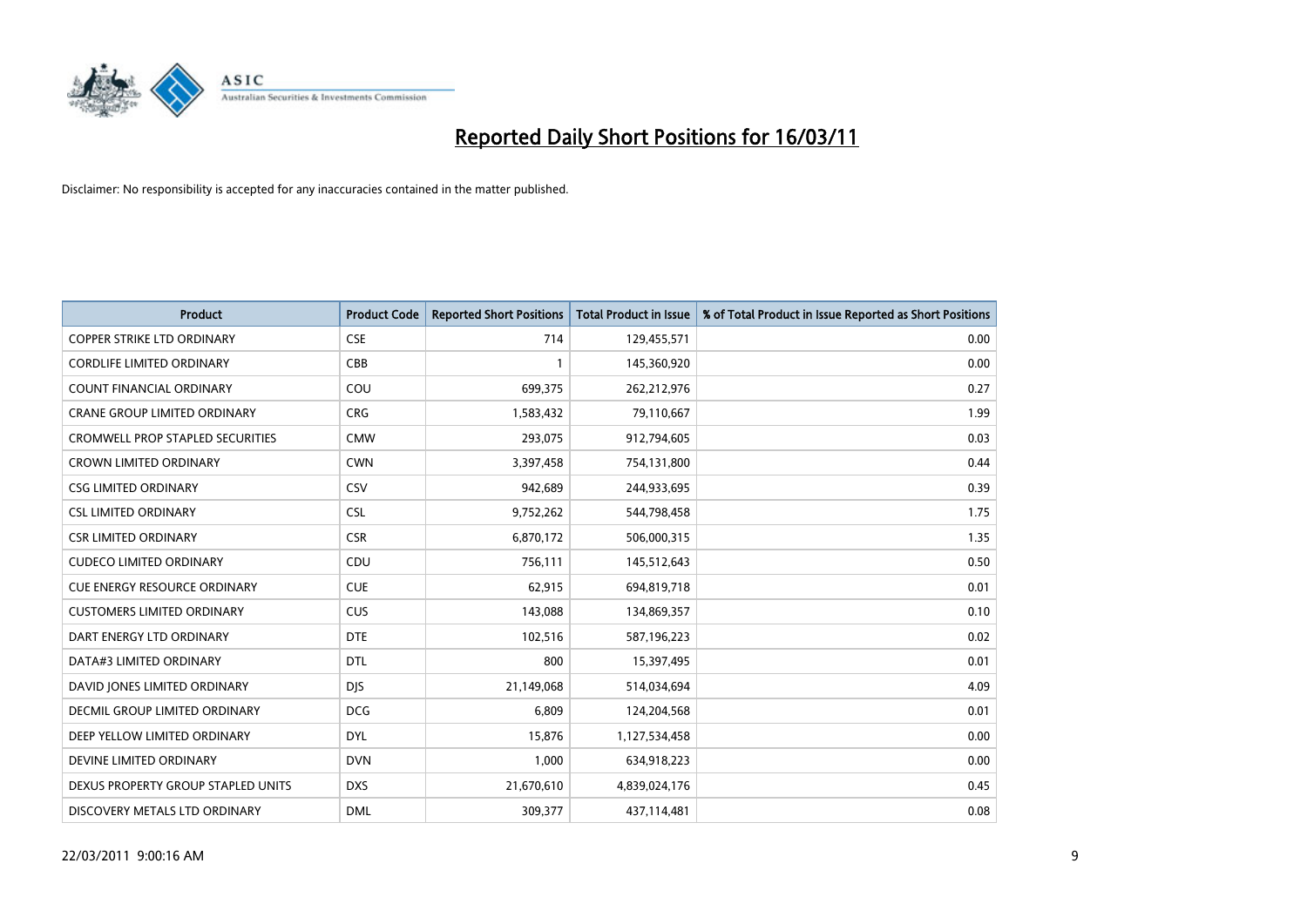

| <b>Product</b>                            | <b>Product Code</b> | <b>Reported Short Positions</b> | <b>Total Product in Issue</b> | % of Total Product in Issue Reported as Short Positions |
|-------------------------------------------|---------------------|---------------------------------|-------------------------------|---------------------------------------------------------|
| DOMINO PIZZA ENTERPR ORDINARY             | <b>DMP</b>          | 3                               | 68,407,674                    | 0.00                                                    |
| DOWNER EDI LIMITED ORDINARY               | <b>DOW</b>          | 9,698,290                       | 402,471,908                   | 2.39                                                    |
| DRAGON MINING LTD ORDINARY                | <b>DRA</b>          | 5,803                           | 73,778,508                    | 0.01                                                    |
| DUET GROUP STAPLED US PROHIBIT.           | <b>DUE</b>          | 1,859,409                       | 909,692,991                   | 0.20                                                    |
| <b>DULUXGROUP LIMITED ORDINARY</b>        | <b>DLX</b>          | 6,751,686                       | 367,456,259                   | 1.87                                                    |
| EASTERN STAR GAS ORDINARY                 | ESG                 | 4,085,626                       | 991,567,041                   | 0.41                                                    |
| EDT RETAIL TRUST UNITS                    | <b>EDT</b>          | 117,407                         | 4,700,290,868                 | 0.00                                                    |
| <b>ELDERS LIMITED HYBRIDS</b>             | <b>ELDPA</b>        | 171,598                         | 1,500,000                     | 11.44                                                   |
| <b>ELDERS LIMITED ORDINARY</b>            | <b>ELD</b>          | 21,999,973                      | 448,598,480                   | 4.89                                                    |
| ELDORADO GOLD CORP CDI 1:1                | EAU                 | 400,901                         | 20,062,582                    | 2.00                                                    |
| ELEMENTAL MINERALS ORDINARY               | <b>ELM</b>          | 68,250                          | 152,931,387                   | 0.04                                                    |
| ELEMENTOS LIMITED ORDINARY                | <b>ELT</b>          | 8                               | 70,768,979                    | 0.00                                                    |
| ELIXIR PETROLEUM LTD ORDINARY             | <b>EXR</b>          | 324,400                         | 188,988,472                   | 0.17                                                    |
| <b>EMECO HOLDINGS ORDINARY</b>            | <b>EHL</b>          | 1,952,488                       | 631,237,586                   | 0.31                                                    |
| <b>ENERGY RESOURCES ORDINARY 'A'</b>      | <b>ERA</b>          | 2,491,622                       | 190,737,934                   | 1.33                                                    |
| <b>ENERGY WORLD CORPOR. ORDINARY</b>      | <b>EWC</b>          | 18,387,234                      | 1,561,166,672                 | 1.18                                                    |
| <b>ENGENCO LIMITED ORDINARY</b>           | EGN                 | 668,476                         | 612,679,212                   | 0.11                                                    |
| <b>ENTEK ENERGY LTD ORDINARY</b>          | <b>ETE</b>          | 489,903                         | 287,692,535                   | 0.17                                                    |
| ENVESTRA LIMITED ORDINARY                 | <b>ENV</b>          | 4,540,760                       | 1,430,398,609                 | 0.32                                                    |
| EQUINOX MINERALS LTD CHESS DEPOSITARY INT | EON                 | 1,002,131                       | 877,042,919                   | 0.11                                                    |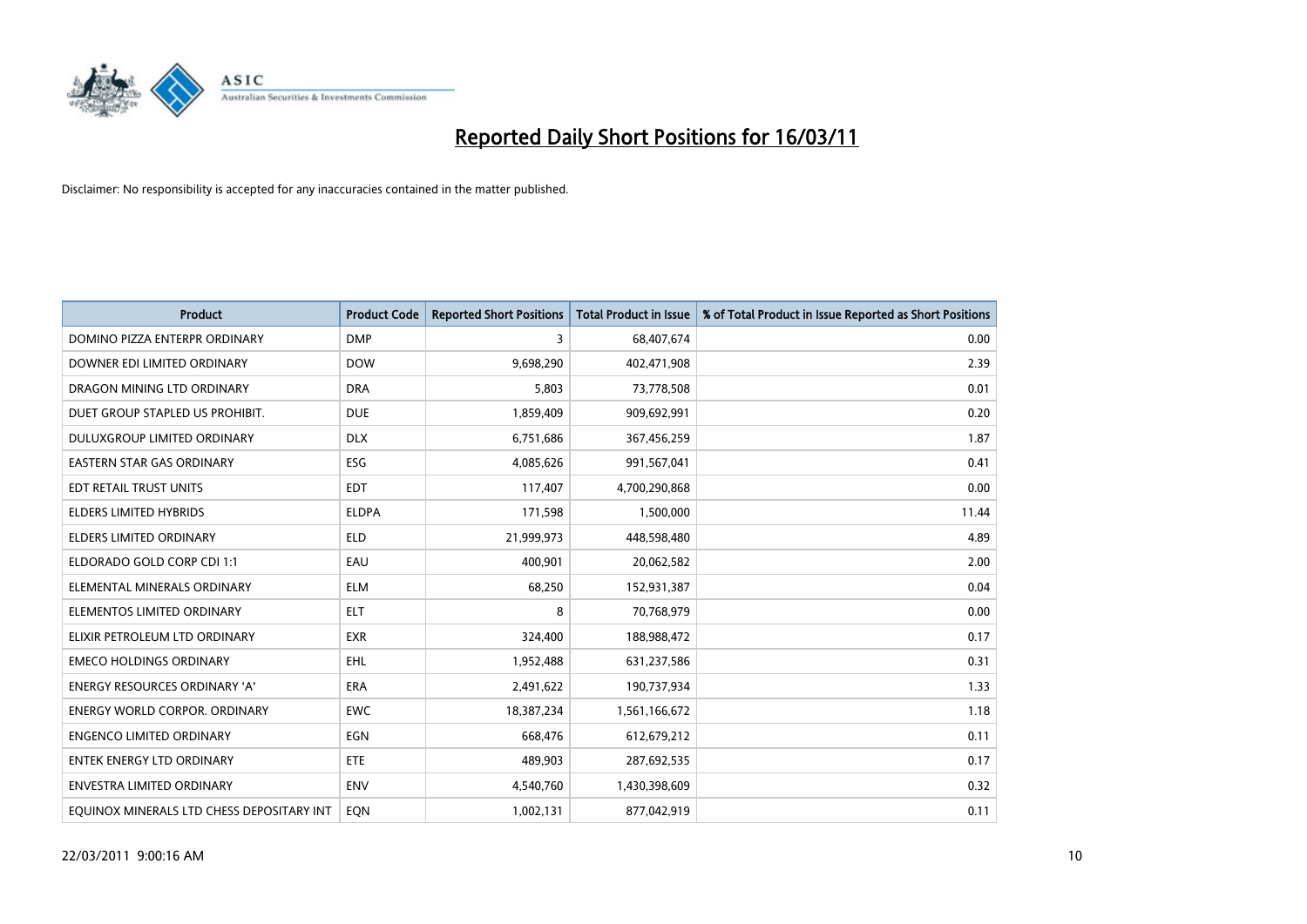

| <b>Product</b>                               | <b>Product Code</b> | <b>Reported Short Positions</b> | <b>Total Product in Issue</b> | % of Total Product in Issue Reported as Short Positions |
|----------------------------------------------|---------------------|---------------------------------|-------------------------------|---------------------------------------------------------|
| <b>EVEREST FINANCIAL ORDINARY</b>            | EFG                 | 4,300                           | 251,442,316                   | 0.00                                                    |
| EXCO RESOURCES LTD ORDINARY                  | EXS                 | 25,431                          | 346,494,187                   | 0.01                                                    |
| <b>EXTRACT RESOURCES ORDINARY</b>            | <b>EXT</b>          | 638,538                         | 250,851,367                   | 0.24                                                    |
| FAIRFAX MEDIA LTD ORDINARY                   | <b>FXI</b>          | 339,497,709                     | 2,351,955,725                 | 14.42                                                   |
| <b>FANTASTIC HOLDINGS ORDINARY</b>           | <b>FAN</b>          | 3,000                           | 102,739,538                   | 0.00                                                    |
| FAR LTD ORDINARY                             | <b>FAR</b>          | 378,388                         | 1,244,439,464                 | 0.03                                                    |
| <b>FERRAUS LIMITED ORDINARY</b>              | <b>FRS</b>          | 471,697                         | 208,700,890                   | 0.23                                                    |
| FISHER & PAYKEL APP. ORDINARY                | <b>FPA</b>          | 8,773,970                       | 724,235,162                   | 1.21                                                    |
| FISHER & PAYKEL H. ORDINARY                  | <b>FPH</b>          | 3,309,010                       | 520,409,135                   | 0.64                                                    |
| <b>FKP PROPERTY GROUP STAPLED SECURITIES</b> | <b>FKP</b>          | 25,070,181                      | 1,174,033,185                 | 2.14                                                    |
| FLEETWOOD CORP ORDINARY                      | <b>FWD</b>          | 203,490                         | 57,554,260                    | 0.35                                                    |
| FLETCHER BUILDING ORDINARY                   | <b>FBU</b>          | 7,819,057                       | 611,250,393                   | 1.28                                                    |
| FLEXIGROUP LIMITED ORDINARY                  | <b>FXL</b>          | 74,204                          | 275,472,492                   | 0.03                                                    |
| <b>FLIGHT CENTRE ORDINARY</b>                | <b>FLT</b>          | 3,179,559                       | 99,925,547                    | 3.18                                                    |
| FLINDERS MINES LTD ORDINARY                  | <b>FMS</b>          | 21,437,069                      | 1,820,384,571                 | 1.17                                                    |
| FOCUS MINERALS LTD ORDINARY                  | <b>FML</b>          | 3,942,483                       | 2,881,543,210                 | 0.13                                                    |
| <b>FORGE GROUP LIMITED ORDINARY</b>          | FGE                 |                                 | 82,924,014                    | 0.00                                                    |
| FORTE ENERGY NL ORDINARY                     | <b>FTE</b>          | 2,033,986                       | 669,756,735                   | 0.30                                                    |
| <b>FORTESCUE METALS GRP ORDINARY</b>         | <b>FMG</b>          | 12,292,574                      | 3,112,911,159                 | 0.37                                                    |
| <b>FOSTER'S GROUP ORDINARY</b>               | <b>FGL</b>          | 7,374,046                       | 1,935,386,127                 | 0.39                                                    |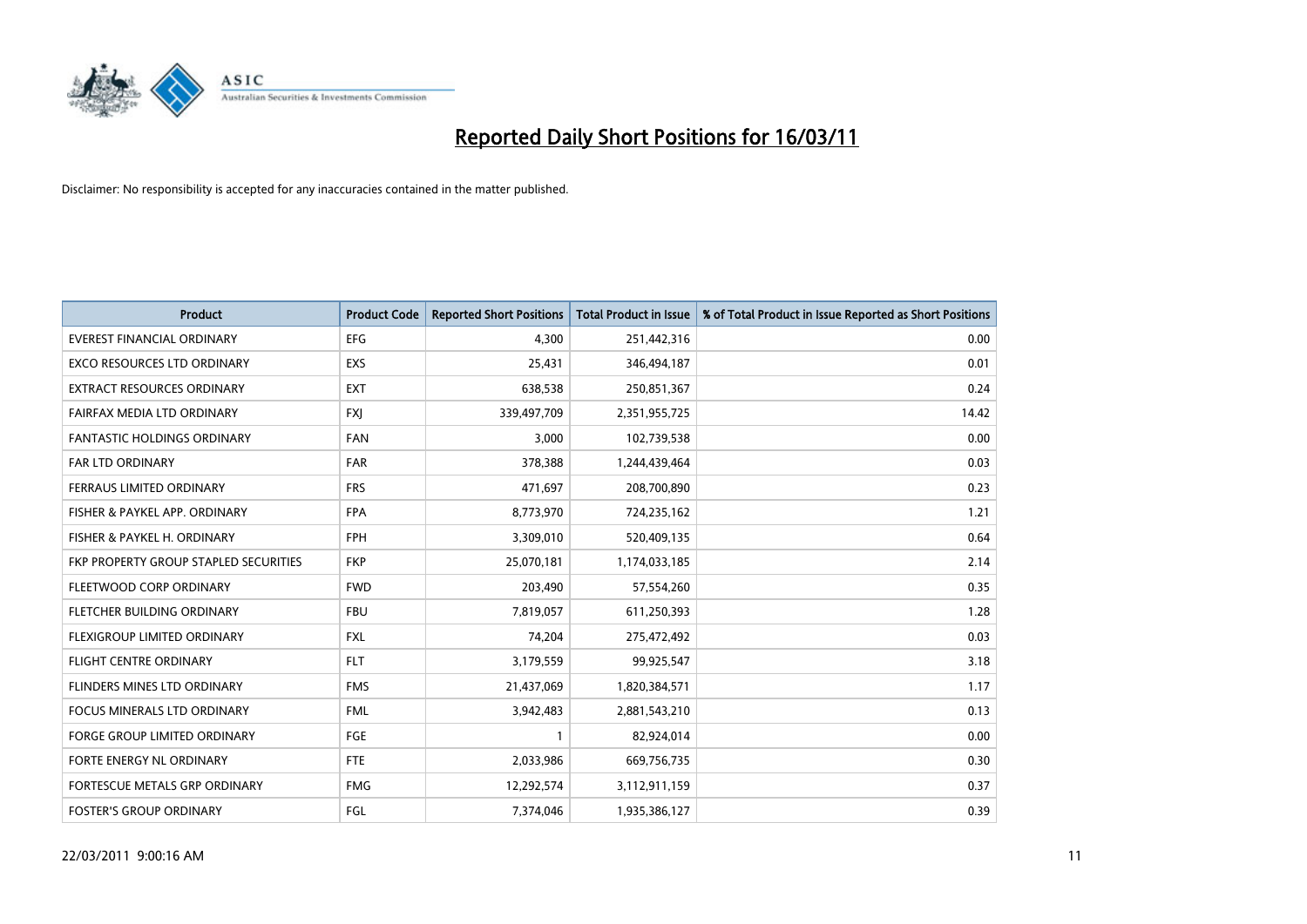

| <b>Product</b>                            | <b>Product Code</b> | <b>Reported Short Positions</b> | <b>Total Product in Issue</b> | % of Total Product in Issue Reported as Short Positions |
|-------------------------------------------|---------------------|---------------------------------|-------------------------------|---------------------------------------------------------|
| FTD CORPORATION ORDINARY                  | <b>FTD</b>          | 8.088                           | 33,474,593                    | 0.02                                                    |
| <b>FUNTASTIC LIMITED ORDINARY</b>         | <b>FUN</b>          | 322,528                         | 340,997,682                   | 0.09                                                    |
| <b>G.U.D. HOLDINGS ORDINARY</b>           | GUD                 | 442,941                         | 69,089,611                    | 0.65                                                    |
| <b>G8 EDUCATION LIMITED ORDINARY</b>      | <b>GEM</b>          | 1,690,494                       | 183,304,537                   | 0.92                                                    |
| <b>GALAXY RESOURCES ORDINARY</b>          | GXY                 | 736,111                         | 214,236,091                   | 0.34                                                    |
| <b>GEODYNAMICS LIMITED ORDINARY</b>       | GDY                 | 788,257                         | 335,700,525                   | 0.23                                                    |
| <b>GINDALBIE METALS LTD ORDINARY</b>      | <b>GBG</b>          | 25,492,532                      | 935,215,590                   | 2.71                                                    |
| <b>GIRALIA RESOURCES NL ORDINARY</b>      | GIR                 | 98,587                          | 183,085,170                   | 0.05                                                    |
| <b>GLOBAL MINING ORDINARY</b>             | <b>GMI</b>          | 8,951                           | 191,820,968                   | 0.00                                                    |
| <b>GLOUCESTER COAL ORDINARY</b>           | GCL                 | 286,217                         | 140,447,062                   | 0.20                                                    |
| <b>GME RESOURCES LTD ORDINARY</b>         | <b>GME</b>          | 800                             | 302,352,750                   | 0.00                                                    |
| <b>GOLDEN WEST RESOURCE ORDINARY</b>      | <b>GWR</b>          | 1,651                           | 192,082,567                   | 0.00                                                    |
| <b>GOODMAN FIELDER, ORDINARY</b>          | <b>GFF</b>          | 35,930,910                      | 1,380,386,438                 | 2.59                                                    |
| <b>GOODMAN GROUP STAPLED US PROHIBIT.</b> | GMG                 | 13,441,739                      | 6,893,222,796                 | 0.19                                                    |
| <b>GPT GROUP STAPLED SEC.</b>             | GPT                 | 13,837,397                      | 1,855,529,431                 | 0.75                                                    |
| <b>GRAINCORP LIMITED A CLASS ORDINARY</b> | <b>GNC</b>          | 1,370,503                       | 198,318,900                   | 0.69                                                    |
| <b>GRANGE RESOURCES. ORDINARY</b>         | GRR                 | 1,357,359                       | 1,152,846,724                 | 0.11                                                    |
| <b>GREENCAP LIMITED ORDINARY</b>          | GCG                 |                                 | 262,515,385                   | 0.00                                                    |
| <b>GREENLAND MIN EN LTD ORDINARY</b>      | GGG                 | 727,602                         | 314,663,174                   | 0.23                                                    |
| <b>GRYPHON MINERALS LTD ORDINARY</b>      | GRY                 | 551,757                         | 299,572,058                   | 0.19                                                    |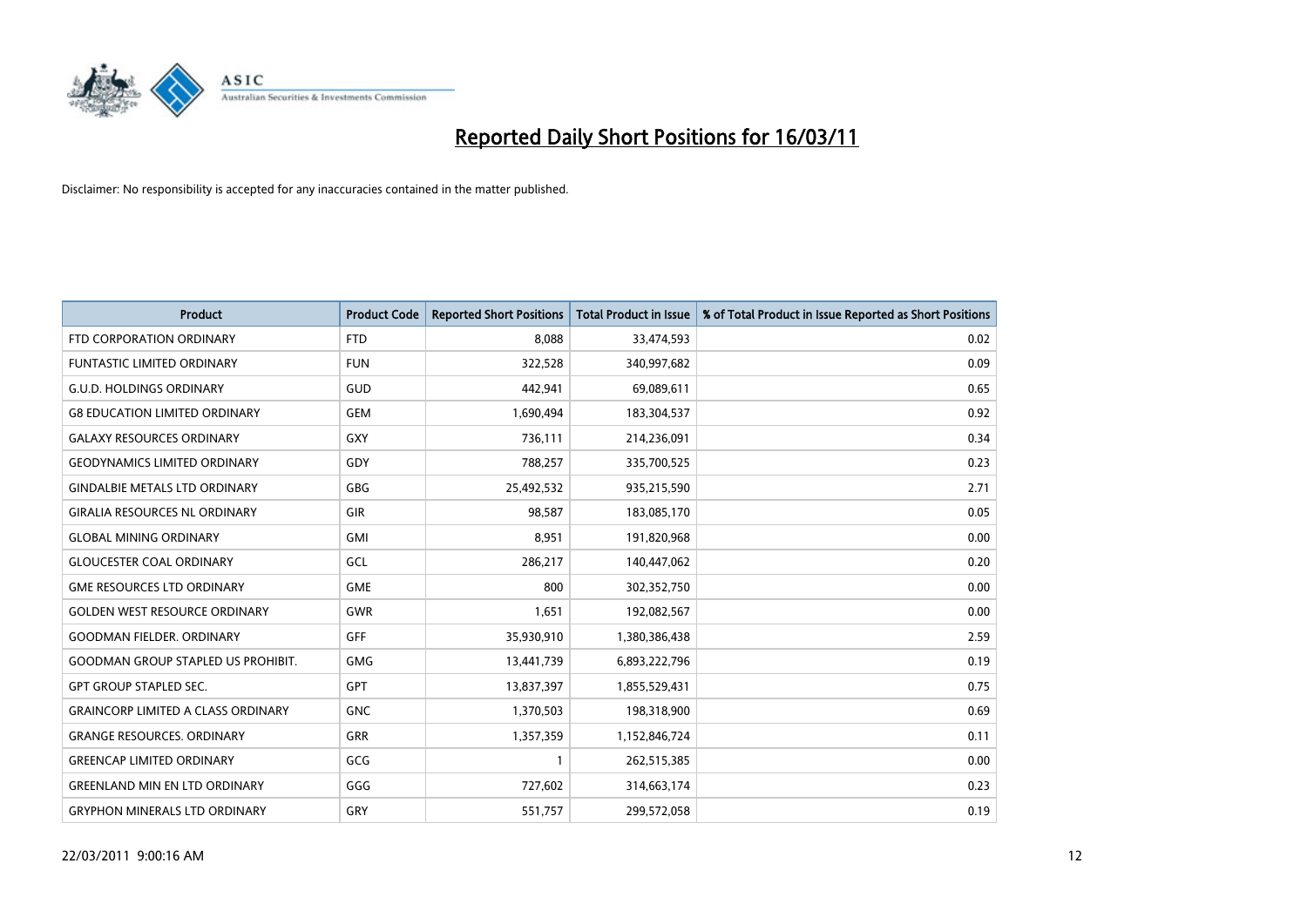

| Product                                          | <b>Product Code</b> | <b>Reported Short Positions</b> | <b>Total Product in Issue</b> | % of Total Product in Issue Reported as Short Positions |
|--------------------------------------------------|---------------------|---------------------------------|-------------------------------|---------------------------------------------------------|
| <b>GUINNESS PEAT GROUP. CHESS DEPOSITARY INT</b> | GPG                 | 32,556                          | 300,204,991                   | 0.01                                                    |
| <b>GUIARAT NRE COAL LTD ORDINARY</b>             | <b>GNM</b>          | 1,731,686                       | 990,952,858                   | 0.17                                                    |
| <b>GUNNS LIMITED ORDINARY</b>                    | <b>GNS</b>          | 40,891,883                      | 848,401,559                   | 4.81                                                    |
| <b>GWA GROUP LTD ORDINARY</b>                    | <b>GWA</b>          | 5,869,132                       | 301,102,514                   | 1.97                                                    |
| HARVEY NORMAN ORDINARY                           | <b>HVN</b>          | 48,062,773                      | 1,062,316,784                 | 4.51                                                    |
| HASTIE GROUP LIMITED ORDINARY                    | <b>HST</b>          | 2,560,404                       | 239,781,419                   | 1.06                                                    |
| HASTINGS DIVERSIFIED STAPLED SECURITY            | <b>HDF</b>          | 1,071,649                       | 529,187,294                   | 0.19                                                    |
| <b>HEARTWARE INT INC CDI 35:1</b>                | <b>HIN</b>          | 272,008                         | 48,598,550                    | 0.56                                                    |
| <b>HENDERSON GROUP CDI 1:1</b>                   | <b>HGG</b>          | 7,232,721                       | 556,400,565                   | 1.30                                                    |
| HEA HOLDINGS LIMITED ORDINARY                    | <b>HFA</b>          | 525,585                         | 117,332,831                   | 0.44                                                    |
| HIGHLANDS PACIFIC ORDINARY                       | <b>HIG</b>          | 2,372,804                       | 686,082,148                   | 0.35                                                    |
| HILLCREST LITIGAT, ORDINARY                      | <b>HLS</b>          | 1,600,000                       | 87,078,557                    | 1.84                                                    |
| HILLGROVE RES LTD ORDINARY                       | <b>HGO</b>          | 72,783                          | 793,698,575                   | 0.01                                                    |
| HILLS HOLDINGS LTD ORDINARY                      | <b>HIL</b>          | 2,136,636                       | 248,676,841                   | 0.85                                                    |
| HORIZON OIL LIMITED ORDINARY                     | <b>HZN</b>          | 2,556,200                       | 1,130,311,515                 | 0.22                                                    |
| HUNNU COAL LIMITED ORDINARY                      | <b>HUN</b>          | 1,000,000                       | 212,565,002                   | 0.47                                                    |
| <b>ICON ENERGY LIMITED ORDINARY</b>              | <b>ICN</b>          | 67,000                          | 469,301,394                   | 0.01                                                    |
| <b>IINET LIMITED ORDINARY</b>                    | <b>IIN</b>          | 1,251,815                       | 152,160,119                   | 0.82                                                    |
| <b>ILUKA RESOURCES ORDINARY</b>                  | ILU                 | 5,625,657                       | 418,700,517                   | 1.33                                                    |
| <b>IMDEX LIMITED ORDINARY</b>                    | <b>IMD</b>          | 17,089                          | 197,942,297                   | 0.01                                                    |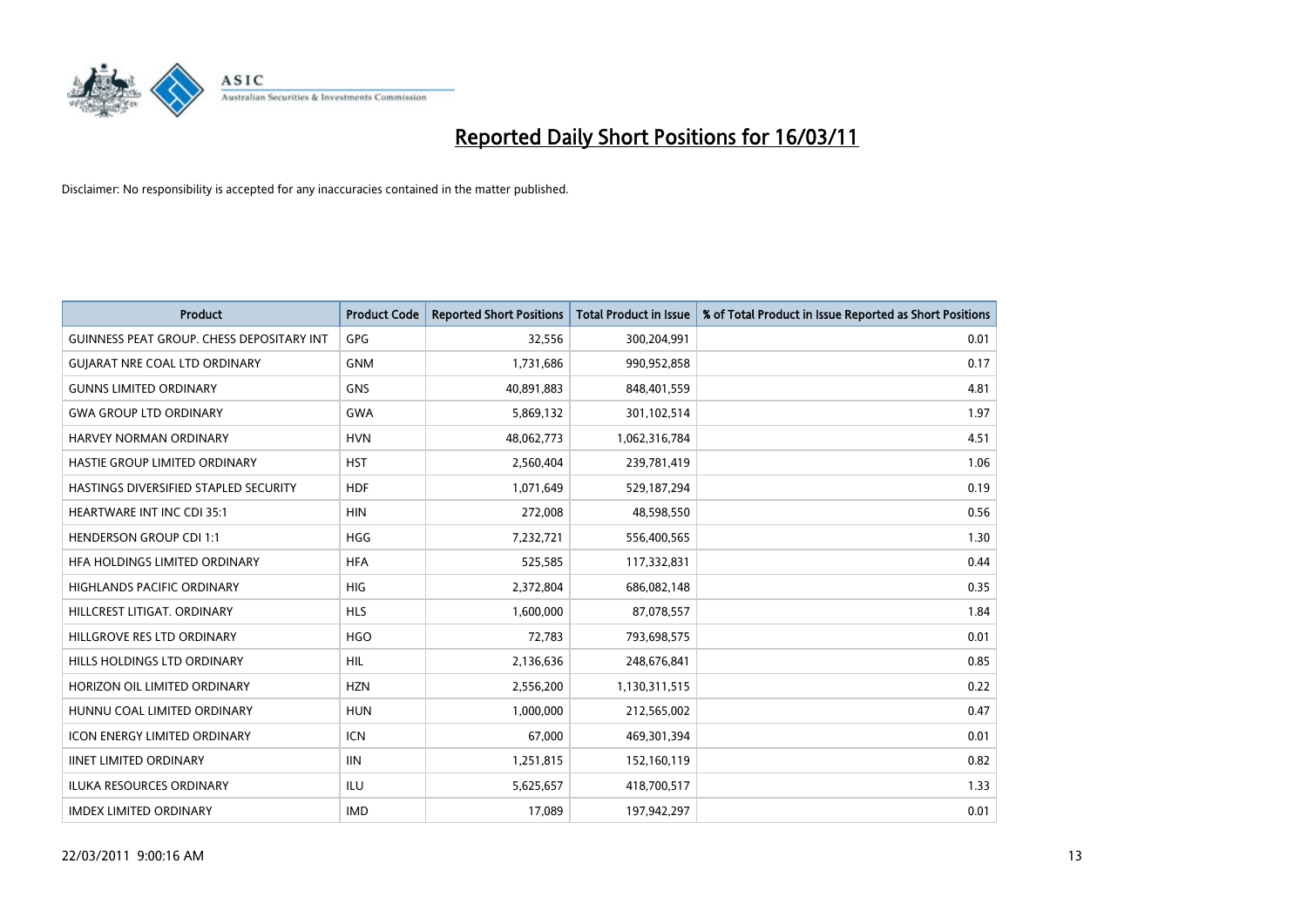

| <b>Product</b>                      | <b>Product Code</b> | <b>Reported Short Positions</b> | <b>Total Product in Issue</b> | % of Total Product in Issue Reported as Short Positions |
|-------------------------------------|---------------------|---------------------------------|-------------------------------|---------------------------------------------------------|
| IMF (AUSTRALIA) LTD ORDINARY        | <b>IMF</b>          | 345,149                         | 122,725,375                   | 0.28                                                    |
| IMX RESOURCES LTD ORDINARY          | <b>IXR</b>          | 20,000                          | 262,612,803                   | 0.01                                                    |
| <b>INCITEC PIVOT ORDINARY</b>       | <b>IPL</b>          | 7,919,714                       | 1,628,730,107                 | 0.48                                                    |
| INDAGO RESOURCES LTD ORDINARY       | <b>IDG</b>          | 8,179                           | 6,937,987                     | 0.12                                                    |
| <b>INDEPENDENCE GROUP ORDINARY</b>  | <b>IGO</b>          | 2,855,688                       | 138,777,305                   | 2.06                                                    |
| <b>INDO MINES LIMITED ORDINARY</b>  | <b>IDO</b>          | 59,009                          | 211,100,795                   | 0.03                                                    |
| <b>INDOPHIL RESOURCES ORDINARY</b>  | <b>IRN</b>          | 385,236                         | 471,445,763                   | 0.08                                                    |
| <b>INDUSTREA LIMITED ORDINARY</b>   | IDL                 | 2,656,205                       | 363,878,295                   | 0.72                                                    |
| INFIGEN ENERGY STAPLED SECURITIES   | <b>IFN</b>          | 8,335,959                       | 761,222,569                   | 1.09                                                    |
| ING INDUSTRIAL FUND UNITS           | <b>IIF</b>          | 19,993,465                      | 2,592,249,647                 | 0.77                                                    |
| ING OFFICE FUND STAPLED SECURITIES  | <b>IOF</b>          | 14,081,825                      | 2,729,071,212                 | 0.50                                                    |
| ING RE COM GROUP STAPLED SECURITIES | <b>ILF</b>          | 9.075                           | 441,029,194                   | 0.00                                                    |
| <b>INSURANCE AUSTRALIA ORDINARY</b> | IAG                 | 9,865,141                       | 2,079,034,021                 | 0.47                                                    |
| <b>INTEGRA MINING LTD, ORDINARY</b> | <b>IGR</b>          | 5,553,079                       | 841,525,727                   | 0.65                                                    |
| INTER COAL HOLD LTD ORDINARY        | ICL                 | 182,553                         | 316,342,835                   | 0.06                                                    |
| <b>INTREPID MINES ORDINARY</b>      | <b>IAU</b>          | 2,015,982                       | 520,317,703                   | 0.40                                                    |
| <b>INVOCARE LIMITED ORDINARY</b>    | <b>IVC</b>          | 1,101,207                       | 102,421,288                   | 1.07                                                    |
| ION LIMITED ORDINARY                | <b>ION</b>          | 164,453                         | 256,365,105                   | 0.06                                                    |
| <b>IOOF HOLDINGS LTD ORDINARY</b>   | IFL.                | 1,209,741                       | 229,794,395                   | 0.50                                                    |
| <b>IRESS MARKET TECH. ORDINARY</b>  | <b>IRE</b>          | 2,387,353                       | 126,018,142                   | 1.89                                                    |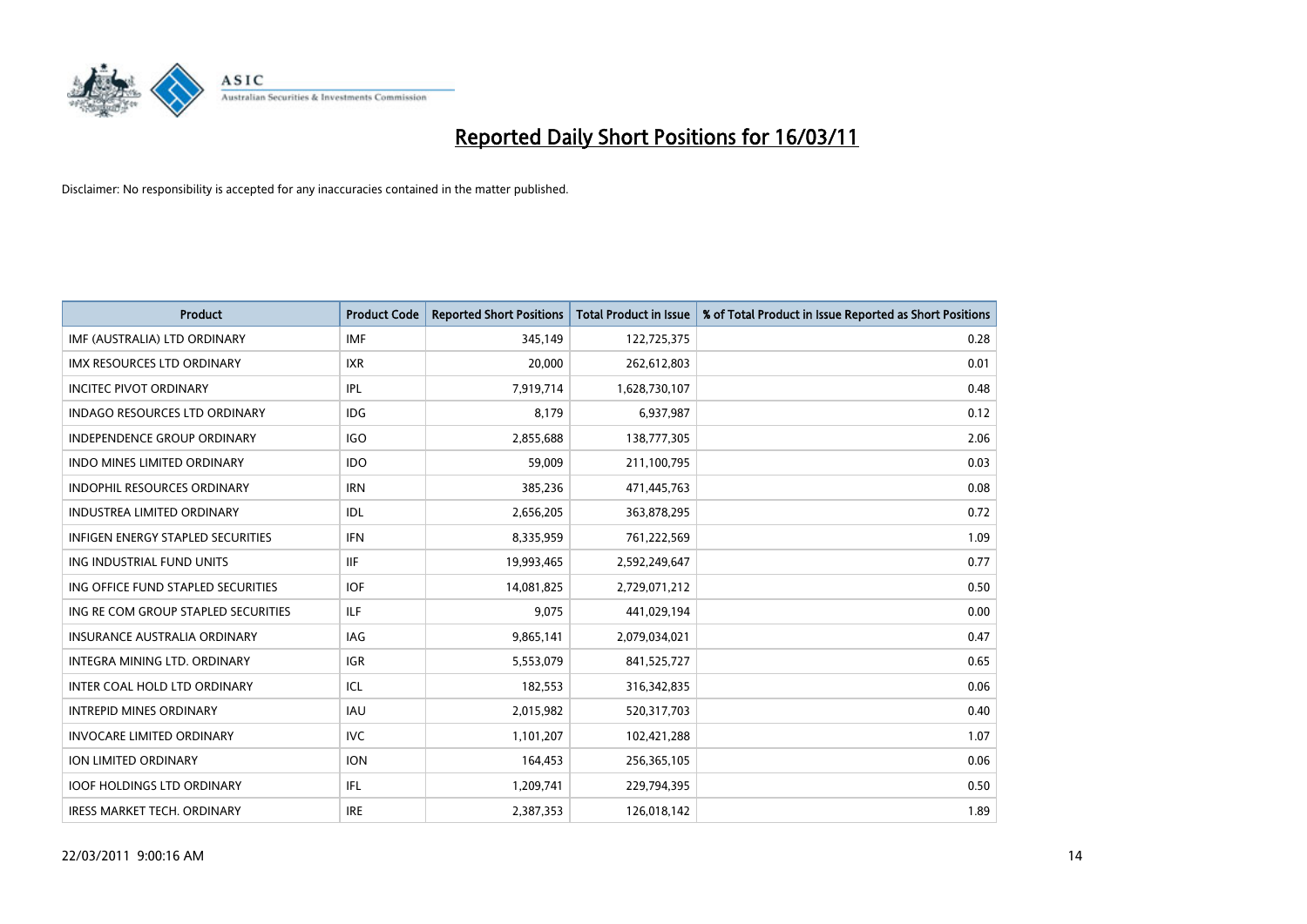

| <b>Product</b>                                  | <b>Product Code</b> | <b>Reported Short Positions</b> | Total Product in Issue | % of Total Product in Issue Reported as Short Positions |
|-------------------------------------------------|---------------------|---------------------------------|------------------------|---------------------------------------------------------|
| <b>IRON ORE HOLDINGS ORDINARY</b>               | <b>IOH</b>          | 58,156                          | 137,730,310            | 0.04                                                    |
| ISHARES GLOBAL 100 CDI 1:1                      | <b>IOO</b>          | 77,009                          | 10,600,000             | 0.73                                                    |
| ISHARES MSCI AUS 200 ISHARES MSCI AUS 200       | IOZ                 | 120,655                         | 1,950,000              | 6.18                                                    |
| ISHARES MSCI BRIC CDI 1:1                       | <b>IBK</b>          | 1,996                           | 3,650,000              | 0.05                                                    |
| ISHARES MSCI JAPAN CDI 1:1                      | <b>IIP</b>          | 39,805                          | 822,000,000            | 0.00                                                    |
| ISHARES S&P 500 CDI 1:1                         | <b>IVV</b>          | 31.694                          | 116,350,000            | 0.03                                                    |
| ISHARES S&P HIGH DIV ISHARES S&P HIGH DIV       | <b>IHD</b>          | 1,537                           | 1,700,000              | 0.09                                                    |
| ISHARES SMALL ORDS ISHARES SMALL ORDS           | <b>ISO</b>          | 226,045                         | 5,400,000              | 4.18                                                    |
| <b>ISOFT GROUP LIMITED ORDINARY</b>             | <b>ISF</b>          | 3,266,066                       | 1,070,595,874          | 0.29                                                    |
| <b>IVANHOE AUSTRALIA ORDINARY</b>               | <b>IVA</b>          | 366.898                         | 418,467,053            | 0.09                                                    |
| JABIRU METALS LTD ORDINARY                      | <b>IML</b>          | 80,123                          | 553,304,180            | 0.01                                                    |
| <b>JAMES HARDIE INDUST CHESS DEPOSITARY INT</b> | <b>IHX</b>          | 15,967,647                      | 436,386,587            | 3.63                                                    |
| <b>JAMESON RESOURCES ORDINARY</b>               | <b>JAL</b>          | 1,600,000                       | 95,828,865             | 1.67                                                    |
| <b>IB HI-FI LIMITED ORDINARY</b>                | <b>IBH</b>          | 9,898,637                       | 109,340,772            | 9.05                                                    |
| <b>KAGARA LTD ORDINARY</b>                      | KZL                 | 6,193,120                       | 708,083,835            | 0.86                                                    |
| KANGAROO RES LTD ORDINARY                       | <b>KRL</b>          | 600,000                         | 1,119,430,012          | 0.05                                                    |
| KAROON GAS AUSTRALIA ORDINARY                   | <b>KAR</b>          | 1,269,163                       | 220,750,769            | 0.57                                                    |
| KATHMANDU HOLD LTD ORDINARY                     | <b>KMD</b>          | 676,310                         | 200,000,000            | 0.34                                                    |
| <b>KENTOR GOLD LIMITED ORDINARY</b>             | KGL                 | 203,836                         | 1,061,592,950          | 0.02                                                    |
| <b>KEYBRIDGE CAPITAL ORDINARY</b>               | KBC                 | 5,999                           | 172,070,564            | 0.00                                                    |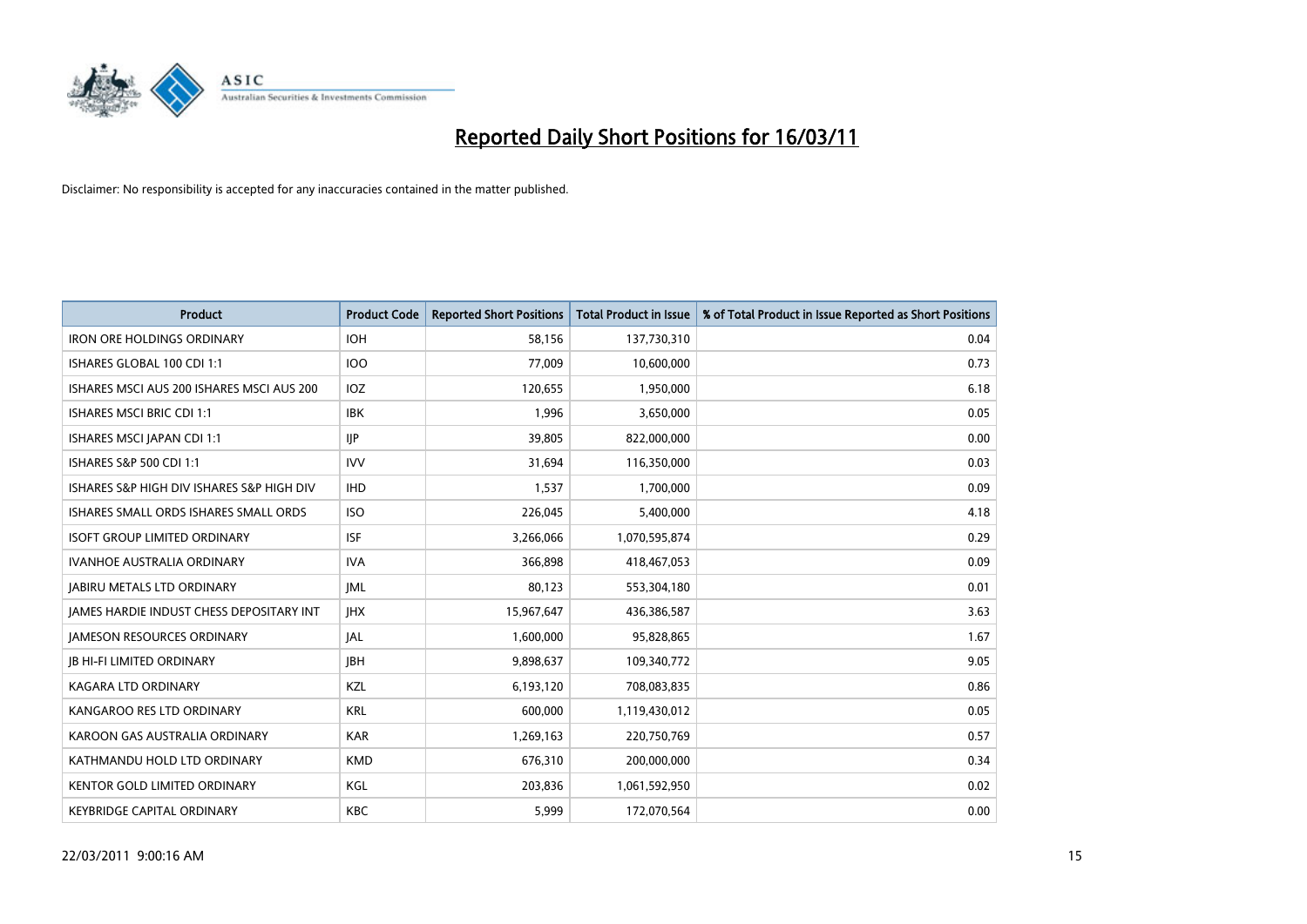

| <b>Product</b>                        | <b>Product Code</b> | <b>Reported Short Positions</b> | <b>Total Product in Issue</b> | % of Total Product in Issue Reported as Short Positions |
|---------------------------------------|---------------------|---------------------------------|-------------------------------|---------------------------------------------------------|
| KIMBERLEY METALS LTD ORDINARY         | <b>KBL</b>          | 1,821                           | 161,976,319                   | 0.00                                                    |
| KINGSGATE CONSOLID. ORDINARY          | <b>KCN</b>          | 1,037,168                       | 134,973,751                   | 0.76                                                    |
| KINGSROSE MINING LTD ORDINARY         | <b>KRM</b>          | 52,011                          | 255,538,366                   | 0.02                                                    |
| LAKES OIL NL ORDINARY                 | LKO                 | 46,967                          | 5,709,901,461                 | 0.00                                                    |
| LEIGHTON HOLDINGS ORDINARY            | LEI                 | 6,737,030                       | 302,579,299                   | 2.19                                                    |
| LEND LEASE GROUP UNIT/ORD STAPLED     | <b>LLC</b>          | 4,395,195                       | 565,558,754                   | 0.75                                                    |
| LINC ENERGY LTD ORDINARY              | <b>LNC</b>          | 6,664,936                       | 503,418,900                   | 1.32                                                    |
| LIQUEFIED NATURAL ORDINARY            | <b>LNG</b>          | 509,333                         | 214,099,015                   | 0.24                                                    |
| <b>LYNAS CORPORATION ORDINARY</b>     | <b>LYC</b>          | 47,039,178                      | 1,663,499,093                 | 2.82                                                    |
| M2 TELECOMMUNICATION ORDINARY         | <b>MTU</b>          | 23,688                          | 123,090,336                   | 0.02                                                    |
| MACARTHUR COAL ORDINARY               | <b>MCC</b>          | 2,943,773                       | 299,476,903                   | 0.97                                                    |
| <b>MACMAHON HOLDINGS ORDINARY</b>     | <b>MAH</b>          | 8,833,354                       | 733,711,705                   | 1.19                                                    |
| MACO ATLAS ROADS GRP ORDINARY STAPLED | <b>MQA</b>          | 4,977,129                       | 452,345,907                   | 1.09                                                    |
| MACQUARIE GROUP LTD ORDINARY          | MQG                 | 3,144,483                       | 346,814,961                   | 0.89                                                    |
| MAGMA METALS LTD. ORDINARY            | <b>MMW</b>          | 504.000                         | 195,610,923                   | 0.26                                                    |
| MANTRA RESOURCES ORDINARY             | <b>MRU</b>          | 35,436                          | 134,465,075                   | 0.02                                                    |
| MAP GROUP STAPLED US PROHIBIT.        | <b>MAP</b>          | 6,044,784                       | 1,861,210,782                 | 0.33                                                    |
| MARENGO MINING ORDINARY               | <b>MGO</b>          | 3,418                           | 994,018,613                   | 0.00                                                    |
| MARYBOROUGH SUGAR ORDINARY            | <b>MSF</b>          | 40,206                          | 69,029,013                    | 0.06                                                    |
| MATRIX C & E LTD ORDINARY             | <b>MCE</b>          | 146,636                         | 72,964,098                    | 0.20                                                    |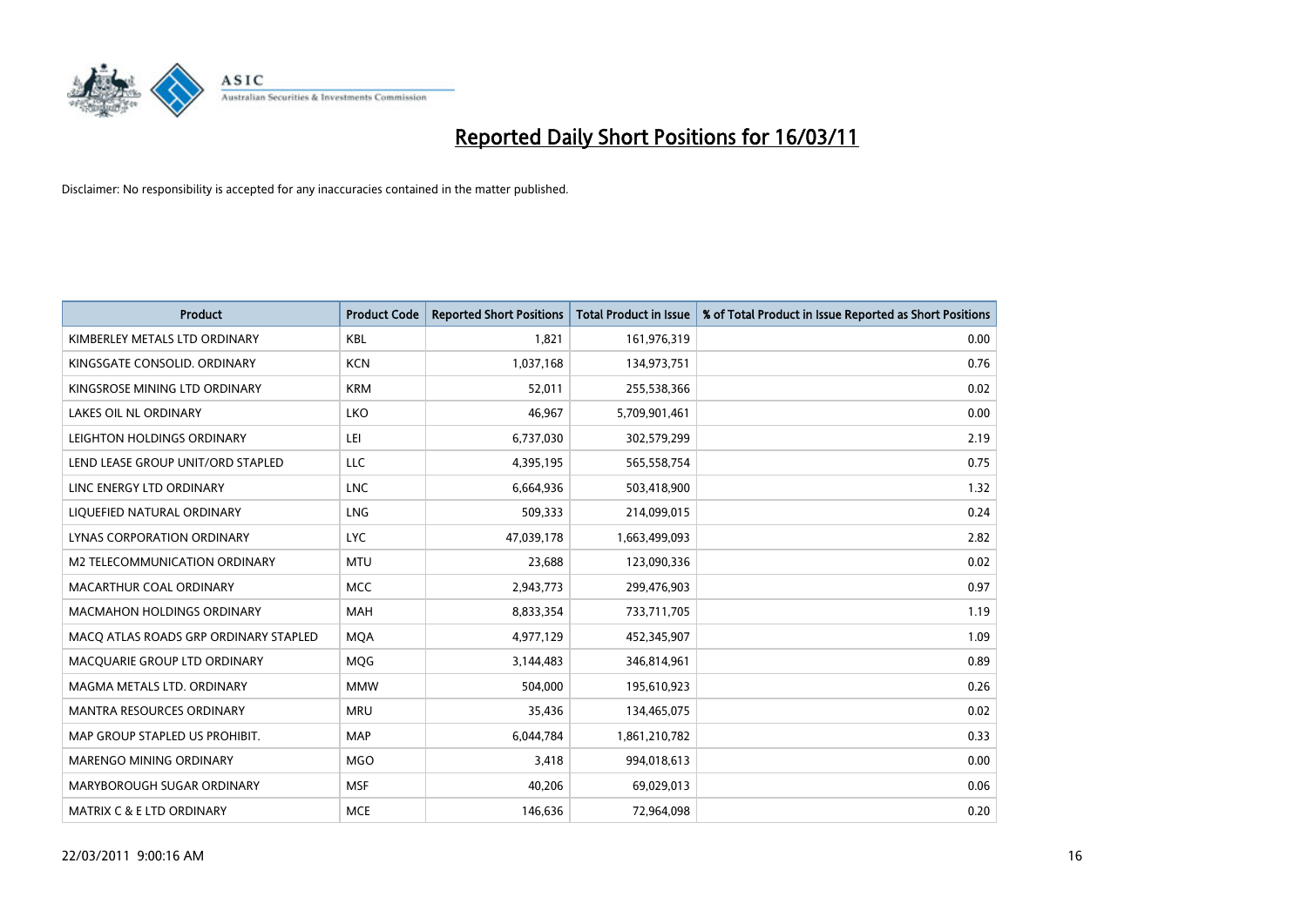

| <b>Product</b>                  | <b>Product Code</b> | <b>Reported Short Positions</b> | Total Product in Issue | % of Total Product in Issue Reported as Short Positions |
|---------------------------------|---------------------|---------------------------------|------------------------|---------------------------------------------------------|
| MCMILLAN SHAKESPEARE ORDINARY   | <b>MMS</b>          | 52,322                          | 68,022,560             | 0.07                                                    |
| MCPHERSON'S LTD ORDINARY        | <b>MCP</b>          | 218,390                         | 71,651,758             | 0.30                                                    |
| MEDUSA MINING LTD ORDINARY      | <b>MML</b>          | 1,331,163                       | 188,233,911            | 0.70                                                    |
| MELBOURNE IT LIMITED ORDINARY   | <b>MLB</b>          | 152,757                         | 80,043,955             | 0.19                                                    |
| MEO AUSTRALIA LTD ORDINARY      | <b>MEO</b>          | 4,377,739                       | 539,913,260            | 0.80                                                    |
| <b>MERMAID MARINE ORDINARY</b>  | <b>MRM</b>          | 1,243,066                       | 213,763,662            | 0.57                                                    |
| MESOBLAST LIMITED ORDINARY      | <b>MSB</b>          | 534,737                         | 279,068,562            | 0.19                                                    |
| METALS X LIMITED ORDINARY       | <b>MLX</b>          | 3,158,540                       | 1,365,661,782          | 0.24                                                    |
| METCASH LIMITED ORDINARY        | <b>MTS</b>          | 22,229,883                      | 768,814,015            | 2.89                                                    |
| METGASCO LIMITED ORDINARY       | <b>MEL</b>          | 235,435                         | 252,460,972            | 0.09                                                    |
| METMINCO LIMITED ORDINARY       | <b>MNC</b>          | 30,016                          | 1,231,107,839          | 0.00                                                    |
| MICLYN EXP OFFSHR ORDINARY      | <b>MIO</b>          | 165,671                         | 274,618,684            | 0.06                                                    |
| MINARA RESOURCES ORDINARY       | <b>MRE</b>          | 6,908,201                       | 1,169,424,487          | 0.58                                                    |
| MINCOR RESOURCES NL ORDINARY    | <b>MCR</b>          | 1,027,618                       | 200,608,804            | 0.51                                                    |
| MINERAL DEPOSITS ORDINARY       | <b>MDL</b>          | 242,353                         | 60,768,582             | 0.41                                                    |
| MINERAL RESOURCES. ORDINARY     | <b>MIN</b>          | 607,287                         | 168,922,735            | 0.36                                                    |
| MIRABELA NICKEL LTD ORDINARY    | <b>MBN</b>          | 10,748,058                      | 491,561,237            | 2.19                                                    |
| MIRVAC GROUP STAPLED SECURITIES | <b>MGR</b>          | 17,619,899                      | 3,415,819,357          | 0.51                                                    |
| MOLOPO ENERGY LTD ORDINARY      | <b>MPO</b>          | 1,166,865                       | 250,972,584            | 0.48                                                    |
| MONADELPHOUS GROUP ORDINARY     | <b>MND</b>          | 883,210                         | 87,576,827             | 1.02                                                    |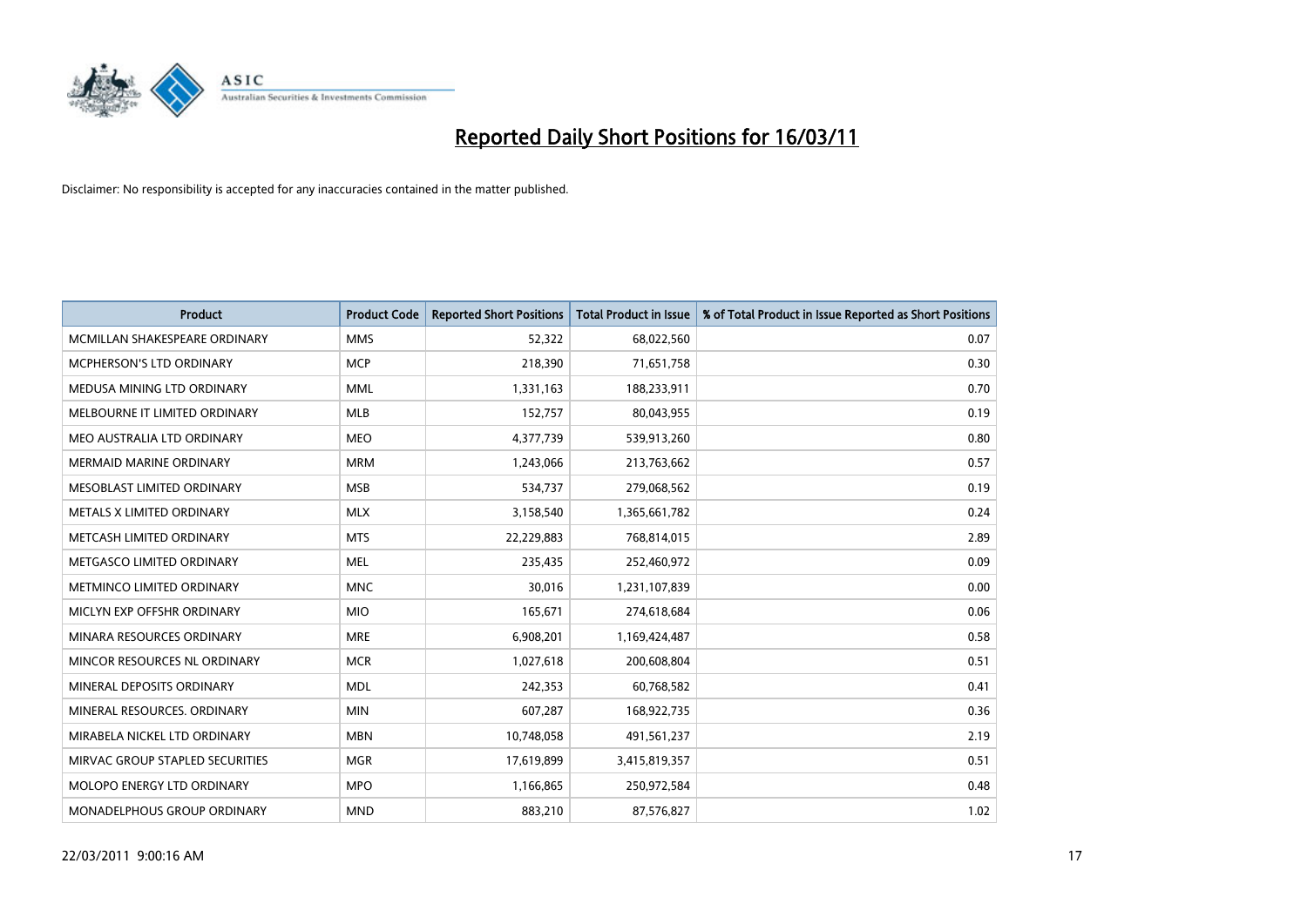

| Product                                 | <b>Product Code</b> | <b>Reported Short Positions</b> | <b>Total Product in Issue</b> | % of Total Product in Issue Reported as Short Positions |
|-----------------------------------------|---------------------|---------------------------------|-------------------------------|---------------------------------------------------------|
| <b>MOUNT GIBSON IRON ORDINARY</b>       | MGX                 | 6,058,219                       | 1,082,570,693                 | 0.56                                                    |
| MULTIPLEX SITES SITES                   | <b>MXUPA</b>        | 39                              | 4,500,000                     | 0.00                                                    |
| MURCHISON METALS LTD ORDINARY           | <b>MMX</b>          | 10,773,551                      | 435,884,268                   | 2.47                                                    |
| <b>MYER HOLDINGS LTD ORDINARY</b>       | <b>MYR</b>          | 11,216,446                      | 582,297,884                   | 1.95                                                    |
| <b>MYSTATE LIMITED ORDINARY</b>         | <b>MYS</b>          | 1,400                           | 67,439,158                    | 0.00                                                    |
| NAMOI COTTON CO-OP CO-OPERATIVE CAP.UNT | <b>NAM</b>          | 205,227                         | 96,978,836                    | 0.21                                                    |
| NANOSONICS LIMITED ORDINARY             | <b>NAN</b>          | 42,813                          | 227,071,282                   | 0.02                                                    |
| NATIONAL AUST. BANK ORDINARY            | <b>NAB</b>          | 11,024,856                      | 2,169,641,214                 | 0.50                                                    |
| NATURAL FUEL LIMITED ORDINARY           | <b>NFL</b>          |                                 | 721,912                       | 0.00                                                    |
| NAVITAS LIMITED ORDINARY                | <b>NVT</b>          | 2,686,878                       | 369,358,564                   | 0.72                                                    |
| NEPTUNE MARINE ORDINARY                 | <b>NMS</b>          | 3,662,060                       | 1,736,352,381                 | 0.21                                                    |
| NEW HOPE CORPORATION ORDINARY           | <b>NHC</b>          | 1,626,634                       | 830,230,549                   | 0.18                                                    |
| NEWCREST MINING ORDINARY                | <b>NCM</b>          | 3,174,725                       | 765,173,287                   | 0.39                                                    |
| NEWS CORP A NON-VOTING CDI              | <b>NWSLV</b>        | 377,852                         | 1,829,365,463                 | 0.01                                                    |
| NEWS CORP B VOTING CDI                  | <b>NWS</b>          | 6,847,840                       | 798,520,953                   | 0.85                                                    |
| NEXBIS LIMITED ORDINARY                 | <b>NBS</b>          | 63,733                          | 798,356,704                   | 0.01                                                    |
| NEXUS ENERGY LIMITED ORDINARY           | <b>NXS</b>          | 22,744,136                      | 1,020,257,304                 | 2.23                                                    |
| NIB HOLDINGS LIMITED ORDINARY           | <b>NHF</b>          | 898                             | 466,765,752                   | 0.00                                                    |
| NICK SCALI LIMITED ORDINARY             | <b>NCK</b>          | 35,846                          | 81,000,000                    | 0.04                                                    |
| NIDO PETROLEUM ORDINARY                 | <b>NDO</b>          | 63,244                          | 1,373,822,119                 | 0.00                                                    |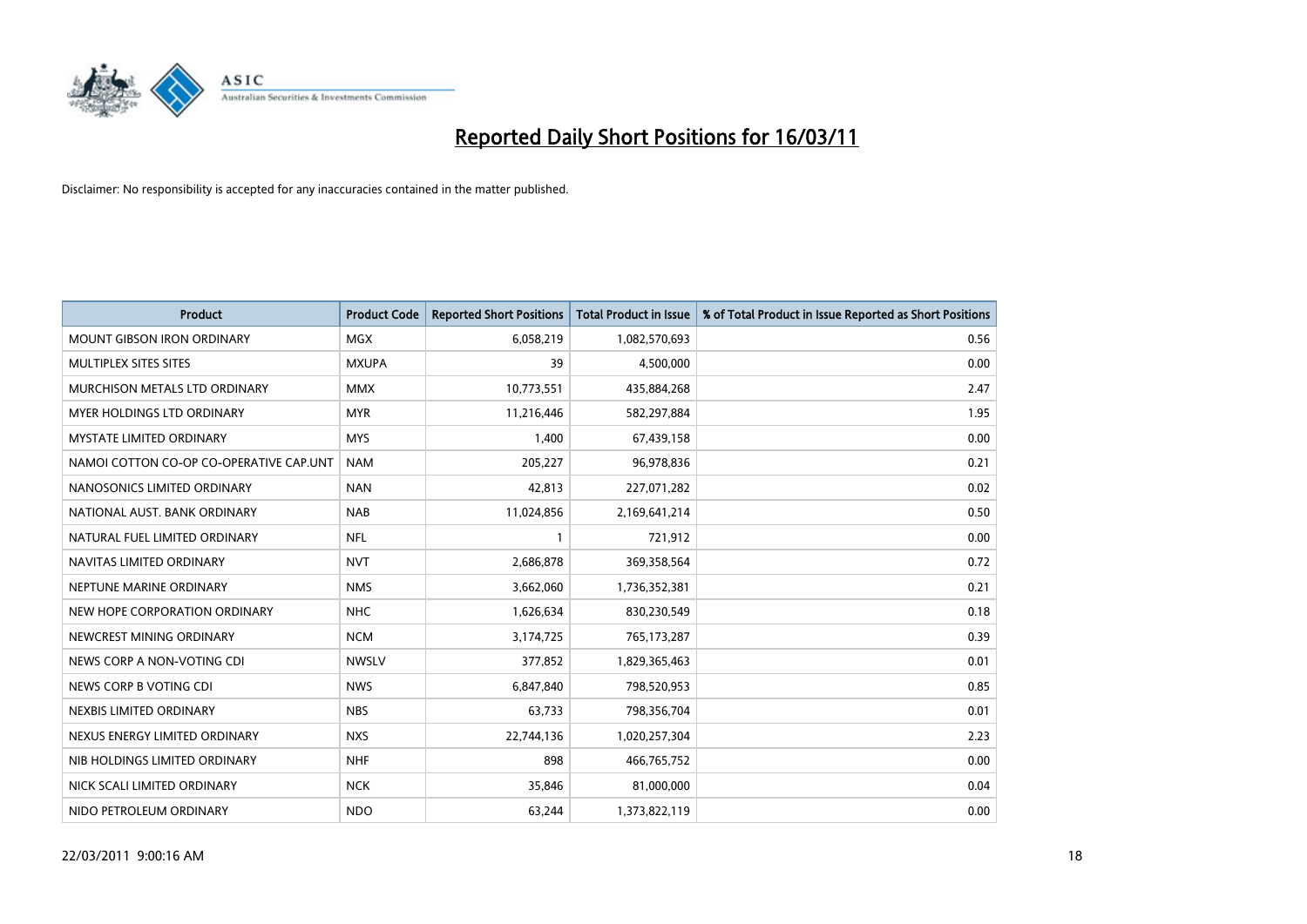

| Product                               | <b>Product Code</b> | <b>Reported Short Positions</b> | <b>Total Product in Issue</b> | % of Total Product in Issue Reported as Short Positions |
|---------------------------------------|---------------------|---------------------------------|-------------------------------|---------------------------------------------------------|
| NKWE PLATINUM 10C US COMMON           | <b>NKP</b>          | 240,577                         | 559,651,184                   | 0.05                                                    |
| NOBLE MINERAL RES ORDINARY            | <b>NMG</b>          | 492,515                         | 380,883,586                   | 0.13                                                    |
| NORTHERN CREST ORDINARY               | <b>NOC</b>          | 24,345                          | 116,074,781                   | 0.02                                                    |
| NORTHERN IRON LTD ORDINARY            | <b>NFE</b>          | 1,347,156                       | 336,084,863                   | 0.40                                                    |
| NORTHERN MIN LTD ORDINARY             | <b>NTU</b>          | 97,075                          | 164,545,022                   | 0.06                                                    |
| NORTON GOLD FIELDS ORDINARY           | <b>NGF</b>          | 3,000                           | 684,830,265                   | 0.00                                                    |
| NOVARISE RENEW RES ORDINARY           | <b>NOE</b>          | 30,000                          | 399,254,908                   | 0.01                                                    |
| NRW HOLDINGS LIMITED ORDINARY         | <b>NWH</b>          | 783,609                         | 251,223,000                   | 0.31                                                    |
| NSL CONSOLIDATED LTD ORDINARY         | <b>NSL</b>          | 101,269                         | 270,661,373                   | 0.03                                                    |
| NUCOAL RESOURCES NL ORDINARY          | <b>NCR</b>          | 1,943,279                       | 434,612,580                   | 0.45                                                    |
| NUFARM LIMITED ORDINARY               | <b>NUF</b>          | 5,532,761                       | 261,833,005                   | 2.09                                                    |
| NUPLEX INDUSTRIES ORDINARY            | <b>NPX</b>          | 113,606                         | 195,060,783                   | 0.06                                                    |
| NYOTA MINERALS LTD ORDINARY           | <b>NYO</b>          | 1,971,900                       | 477,948,263                   | 0.41                                                    |
| OAKTON LIMITED ORDINARY               | <b>OKN</b>          | 649,438                         | 93,800,235                    | 0.69                                                    |
| OCEANAGOLD CORP. CHESS DEPOSITARY INT | <b>OGC</b>          | 811,689                         | 262,062,610                   | 0.30                                                    |
| OCEANIA CAPITAL LTD ORDINARY          | <b>OCP</b>          | 2,500                           | 91,921,295                    | 0.00                                                    |
| OIL SEARCH LTD ORDINARY               | OSH                 | 6,404,512                       | 1,312,888,303                 | 0.48                                                    |
| <b>OILEX LTD ORDINARY</b>             | <b>OEX</b>          | 7,213                           | 253,274,885                   | 0.00                                                    |
| OM HOLDINGS LIMITED ORDINARY          | <b>OMH</b>          | 6,137,863                       | 503,085,150                   | 1.22                                                    |
| <b>ONESTEEL LIMITED ORDINARY</b>      | OST                 | 12,272,220                      | 1,334,723,421                 | 0.91                                                    |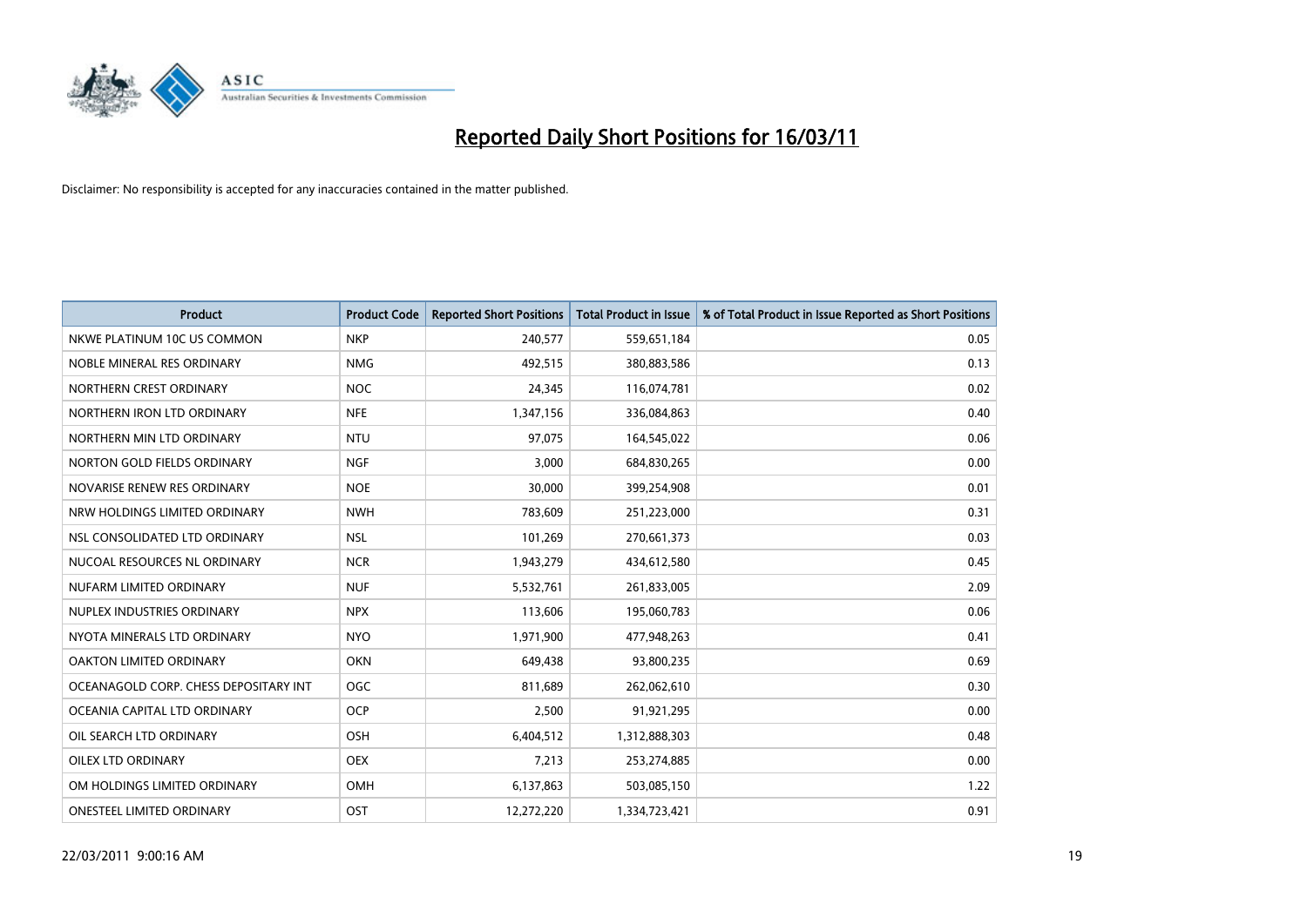

| <b>Product</b>                 | <b>Product Code</b> | <b>Reported Short Positions</b> | <b>Total Product in Issue</b> | % of Total Product in Issue Reported as Short Positions |
|--------------------------------|---------------------|---------------------------------|-------------------------------|---------------------------------------------------------|
| ORICA LIMITED ORDINARY         | ORI                 | 1,470,279                       | 363,223,767                   | 0.39                                                    |
| ORIGIN ENERGY ORDINARY         | <b>ORG</b>          | 3,278,794                       | 885,197,012                   | 0.36                                                    |
| OROCOBRE LIMITED ORDINARY      | <b>ORE</b>          | 558,061                         | 102,813,894                   | 0.55                                                    |
| OROTONGROUP LIMITED ORDINARY   | ORL                 | 6,064                           | 40,880,902                    | 0.01                                                    |
| OTTO ENERGY LIMITED ORDINARY   | <b>OEL</b>          | 110,252                         | 1,134,540,071                 | 0.01                                                    |
| OZ MINERALS ORDINARY           | <b>OZL</b>          | 29,002,987                      | 3,238,546,504                 | 0.89                                                    |
| <b>PACIFIC BRANDS ORDINARY</b> | <b>PBG</b>          | 13,177,558                      | 931,386,248                   | 1.42                                                    |
| PALADIN ENERGY LTD ORDINARY    | <b>PDN</b>          | 20,155,732                      | 777,475,983                   | 2.61                                                    |
| PANAUST LIMITED ORDINARY       | <b>PNA</b>          | 14,765,676                      | 2,964,355,326                 | 0.47                                                    |
| PANORAMIC RESOURCES ORDINARY   | PAN                 | 1,565,928                       | 207,050,710                   | 0.74                                                    |
| PAPERLINX LIMITED ORDINARY     | <b>PPX</b>          | 31,138,203                      | 603,580,761                   | 5.16                                                    |
| PAPILLON RES LTD ORDINARY      | PIR                 | 569,406                         | 188,979,868                   | 0.30                                                    |
| PATTIES FOODS LTD ORDINARY     | PFL                 |                                 | 138,908,853                   | 0.00                                                    |
| PEET LIMITED ORDINARY          | <b>PPC</b>          | 130,170                         | 302,965,804                   | 0.05                                                    |
| PENINSULA ENERGY LTD ORDINARY  | <b>PEN</b>          | 1,983,149                       | 2,085,852,039                 | 0.10                                                    |
| PERILYA LIMITED ORDINARY       | PEM                 | 1,353,724                       | 526,075,563                   | 0.27                                                    |
| PERPETUAL LIMITED ORDINARY     | PPT                 | 2,596,487                       | 44,435,458                    | 5.82                                                    |
| PERSEUS MINING LTD ORDINARY    | PRU                 | 3,779,837                       | 423,202,088                   | 0.89                                                    |
| PETSEC ENERGY ORDINARY         | <b>PSA</b>          | 223,332                         | 231,283,622                   | 0.10                                                    |
| PHARMAXIS LTD ORDINARY         | <b>PXS</b>          | 1,202,294                       | 228,127,809                   | 0.52                                                    |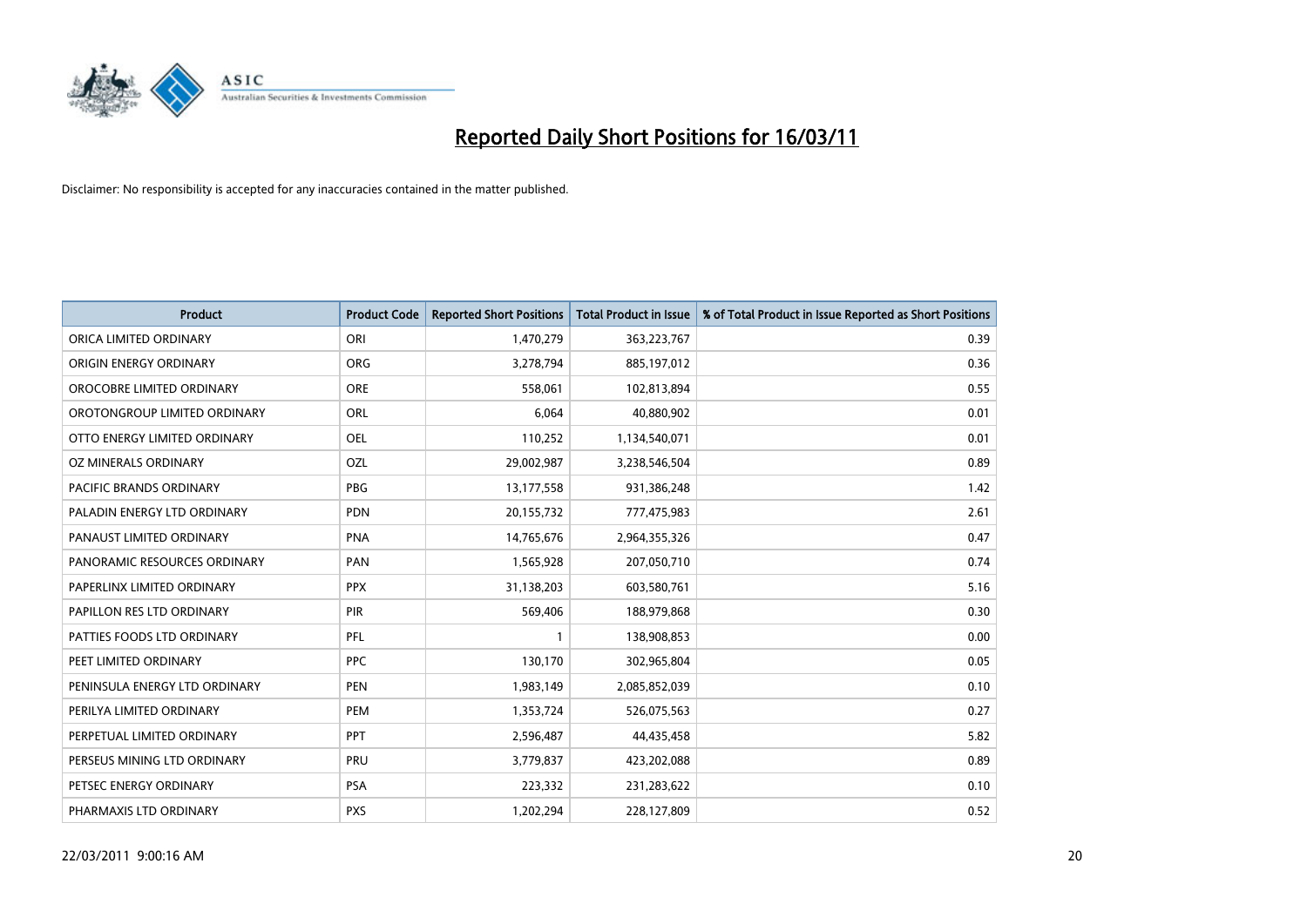

| <b>Product</b>                       | <b>Product Code</b> | <b>Reported Short Positions</b> | Total Product in Issue | % of Total Product in Issue Reported as Short Positions |
|--------------------------------------|---------------------|---------------------------------|------------------------|---------------------------------------------------------|
| PHOTON GROUP LTD ORDINARY            | <b>PGA</b>          | 250,510                         | 1,540,543,357          | 0.02                                                    |
| PIKE RIVER COAL ORDINARY             | <b>PRC</b>          | 257,595                         | 405,513,933            | 0.06                                                    |
| PLATINUM ASSET ORDINARY              | <b>PTM</b>          | 7,727,411                       | 561,347,878            | 1.37                                                    |
| PLATINUM AUSTRALIA ORDINARY          | <b>PLA</b>          | 5,801,147                       | 392,430,039            | 1.49                                                    |
| PLATINUM CAPITAL LTD ORDINARY        | <b>PMC</b>          |                                 | 164,959,410            | 0.00                                                    |
| PMP LIMITED ORDINARY                 | PMP                 | 1,935,418                       | 335,338,483            | 0.56                                                    |
| PORT BOUVARD LIMITED ORDINARY        | PBD                 | 6.754                           | 593,868,295            | 0.00                                                    |
| PRAEMIUM LIMITED ORDINARY            | <b>PPS</b>          | 40.000                          | 242,341,611            | 0.02                                                    |
| PREMIER INVESTMENTS ORDINARY         | <b>PMV</b>          | 296,307                         | 155,030,045            | 0.20                                                    |
| PRIMARY HEALTH CARE ORDINARY         | <b>PRY</b>          | 12,428,210                      | 496,103,188            | 2.50                                                    |
| PRIME INFR GROUP. STAPLED SECURITIES | PIH                 | 308,735                         | 351,776,795            | 0.09                                                    |
| PRIME MEDIA GRP LTD ORDINARY         | PRT                 | 17,125                          | 366,330,303            | 0.00                                                    |
| PROGEN PHARMACEUTIC ORDINARY         | PGL                 | 151,596                         | 24,709,097             | 0.61                                                    |
| PROGRAMMED ORDINARY                  | <b>PRG</b>          | 440.601                         | 118,169,908            | 0.39                                                    |
| <b>PSIVIDA CORP CDI 1:1</b>          | <b>PVA</b>          | 6,878                           | 8,979,205              | 0.08                                                    |
| <b>QANTAS AIRWAYS ORDINARY</b>       | <b>OAN</b>          | 32,728,164                      | 2,265,123,620          | 1.46                                                    |
| OBE INSURANCE GROUP ORDINARY         | <b>OBE</b>          | 25,379,253                      | 1,051,756,499          | 2.39                                                    |
| OR NATIONAL LIMITED ORDINARY         | <b>ORN</b>          | 20,689,930                      | 2,440,000,000          | 0.84                                                    |
| <b>OUICKSTEP HOLDINGS ORDINARY</b>   | OHL                 | 947                             | 253,562,870            | 0.00                                                    |
| RAMELIUS RESOURCES ORDINARY          | <b>RMS</b>          | 162,021                         | 291,208,795            | 0.06                                                    |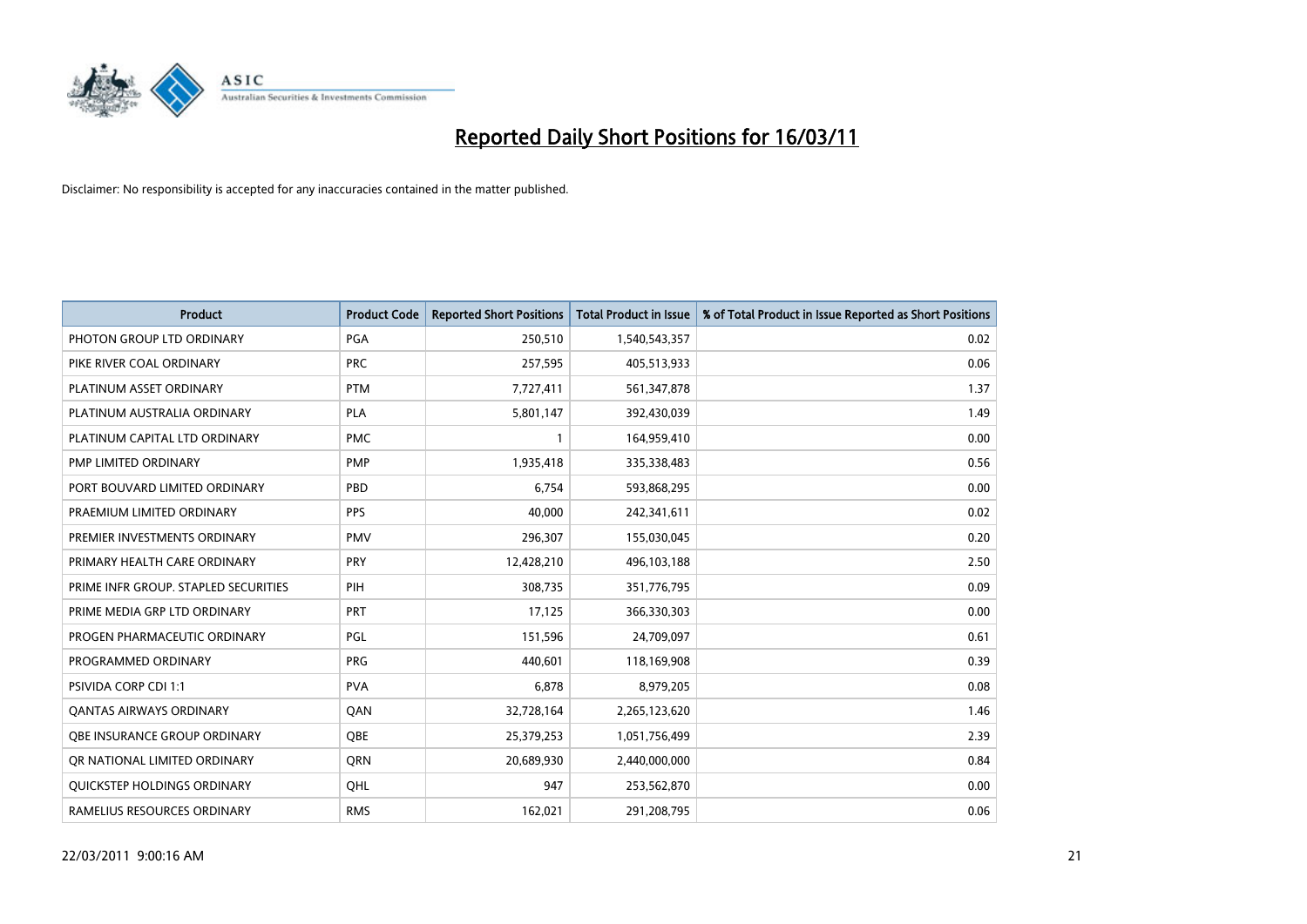

| <b>Product</b>                      | <b>Product Code</b> | <b>Reported Short Positions</b> | <b>Total Product in Issue</b> | % of Total Product in Issue Reported as Short Positions |
|-------------------------------------|---------------------|---------------------------------|-------------------------------|---------------------------------------------------------|
| RAMSAY HEALTH CARE ORDINARY         | <b>RHC</b>          | 1,682,287                       | 202,081,252                   | 0.83                                                    |
| <b>RCR TOMLINSON ORDINARY</b>       | <b>RCR</b>          | 76,712                          | 131,892,672                   | 0.06                                                    |
| <b>REA GROUP ORDINARY</b>           | <b>REA</b>          | 14,518                          | 129,691,280                   | 0.00                                                    |
| RECKON LIMITED ORDINARY             | <b>RKN</b>          | 2                               | 133,384,060                   | 0.00                                                    |
| <b>RED 5 LIMITED ORDINARY</b>       | <b>RED</b>          | 60,409                          | 1,283,597,526                 | 0.00                                                    |
| <b>RED FORK ENERGY ORDINARY</b>     | <b>RFE</b>          | 7,792                           | 139,535,000                   | 0.01                                                    |
| REDFLEX HOLDINGS ORDINARY           | <b>RDF</b>          | 7,200                           | 110,345,599                   | 0.01                                                    |
| REED RESOURCES LTD ORDINARY         | <b>RDR</b>          | 397,582                         | 220,771,768                   | 0.18                                                    |
| REGIS RESOURCES ORDINARY            | <b>RRL</b>          | 2,782,569                       | 430,750,415                   | 0.64                                                    |
| RESMED INC CDI 10:1                 | <b>RMD</b>          | 9,323,731                       | 1,534,676,730                 | 0.61                                                    |
| <b>RESOLUTE MINING ORDINARY</b>     | <b>RSG</b>          | 5,183,592                       | 467,211,233                   | 1.12                                                    |
| <b>RESOURCE GENERATION ORDINARY</b> | <b>RES</b>          | 578,200                         | 244,400,530                   | 0.23                                                    |
| RETAIL FOOD GROUP ORDINARY          | <b>RFG</b>          | 2,056                           | 107,301,926                   | 0.00                                                    |
| REVERSE CORP LIMITED ORDINARY       | <b>REF</b>          | 25,141                          | 92,382,175                    | 0.03                                                    |
| REX MINERALS LIMITED ORDINARY       | <b>RXM</b>          | 93,449                          | 150,317,460                   | 0.06                                                    |
| <b>RHG LIMITED ORDINARY</b>         | <b>RHG</b>          | 98,803                          | 318,745,978                   | 0.02                                                    |
| <b>RIDLEY CORPORATION ORDINARY</b>  | <b>RIC</b>          | 852,954                         | 307,817,071                   | 0.28                                                    |
| RIO TINTO LIMITED ORDINARY          | <b>RIO</b>          | 14,512,292                      | 435,758,720                   | 3.33                                                    |
| RIVERCITY MOTORWAY STAPLED          | <b>RCY</b>          | 132,000                         | 957,010,115                   | 0.01                                                    |
| RIVERSDALE MINING ORDINARY          | <b>RIV</b>          | 1,196,268                       | 236,696,188                   | 0.50                                                    |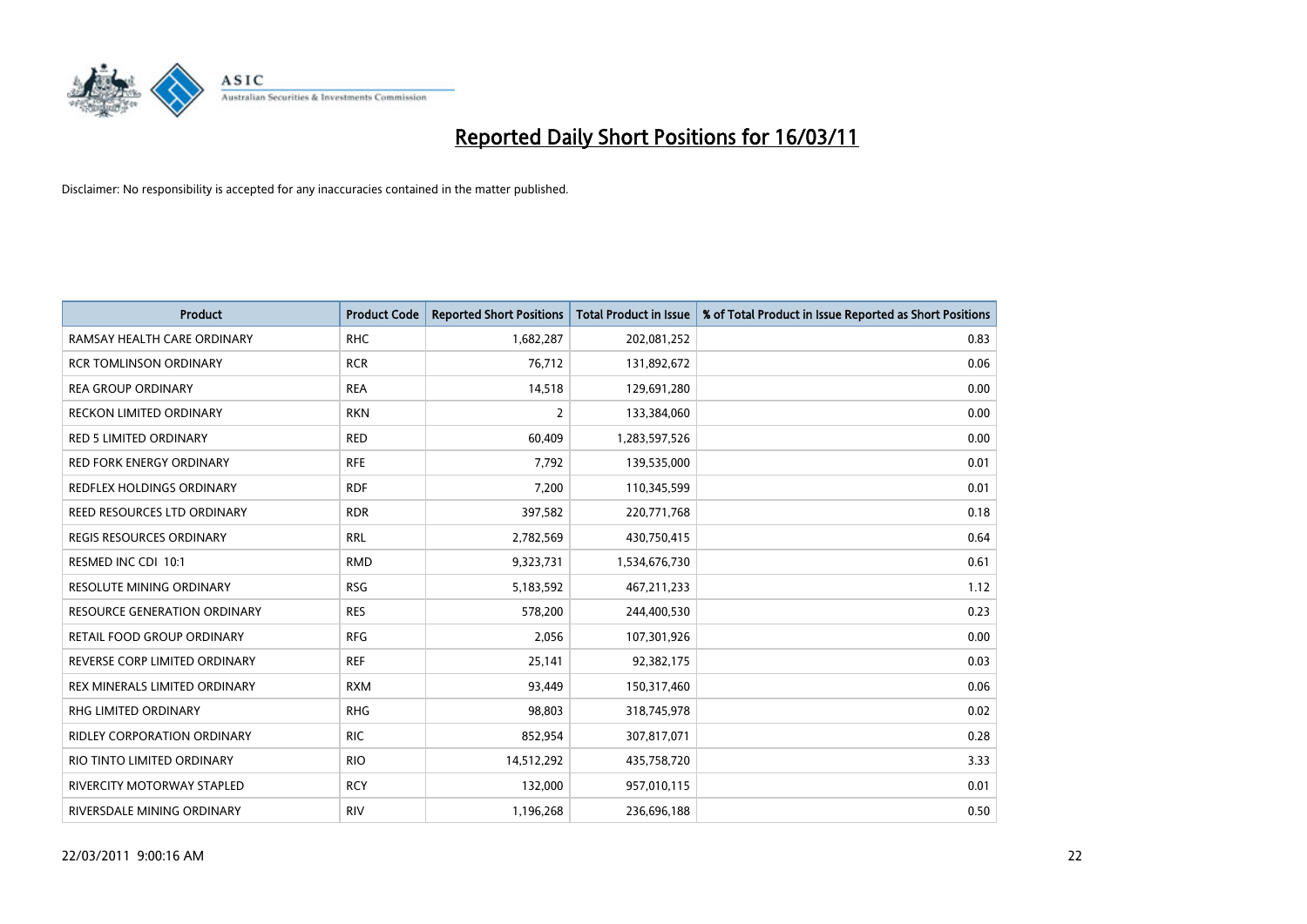

| <b>Product</b>                   | <b>Product Code</b> | <b>Reported Short Positions</b> | <b>Total Product in Issue</b> | % of Total Product in Issue Reported as Short Positions |
|----------------------------------|---------------------|---------------------------------|-------------------------------|---------------------------------------------------------|
| <b>ROBUST RESOURCES ORDINARY</b> | <b>ROL</b>          | 22,188                          | 84,944,097                    | 0.02                                                    |
| ROC OIL COMPANY ORDINARY         | <b>ROC</b>          | 9,806,550                       | 713,154,560                   | 1.38                                                    |
| RP DATA LTD ORDINARY             | <b>RPX</b>          | 18,872                          | 149,246,421                   | 0.01                                                    |
| SAI GLOBAL LIMITED ORDINARY      | SAI                 | 380,062                         | 198,083,847                   | 0.16                                                    |
| SALMAT LIMITED ORDINARY          | <b>SLM</b>          | 349,163                         | 159,749,049                   | 0.22                                                    |
| SAMSON OIL & GAS LTD ORDINARY    | SSN                 | 1,065,220                       | 1,698,450,110                 | 0.06                                                    |
| SANDFIRE RESOURCES ORDINARY      | <b>SFR</b>          | 524,543                         | 148,309,969                   | 0.33                                                    |
| <b>SANTOS LTD ORDINARY</b>       | <b>STO</b>          | 5,889,795                       | 874,246,838                   | 0.66                                                    |
| SARACEN MINERAL ORDINARY         | SAR                 | 376,376                         | 492,151,415                   | 0.07                                                    |
| SEDGMAN LIMITED ORDINARY         | <b>SDM</b>          | 446,779                         | 207,997,898                   | 0.21                                                    |
| SEEK LIMITED ORDINARY            | <b>SEK</b>          | 6,320,184                       | 336,584,488                   | 1.88                                                    |
| SENETAS CORPORATION ORDINARY     | <b>SEN</b>          | 756,999                         | 463,105,195                   | 0.16                                                    |
| SENEX ENERGY LIMITED ORDINARY    | <b>SXY</b>          | 792,038                         | 673,340,759                   | 0.12                                                    |
| SERVCORP LIMITED ORDINARY        | SRV                 | 230,256                         | 98,440,807                    | 0.23                                                    |
| SERVICE STREAM ORDINARY          | <b>SSM</b>          | 505,941                         | 283,418,867                   | 0.18                                                    |
| SEVEN GROUP HOLDINGS ORDINARY    | <b>SVW</b>          | 254,108                         | 305,410,281                   | 0.08                                                    |
| SEYMOUR WHYTE LTD ORDINARY       | SWL                 | 100,000                         | 77,817,396                    | 0.13                                                    |
| SIGMA PHARMACEUTICAL ORDINARY    | <b>SIP</b>          | 31,235,878                      | 1,178,626,572                 | 2.64                                                    |
| SIGNATURE METALS LTD ORDINARY    | <b>SBL</b>          | 2,400,000                       | 1,859,133,724                 | 0.13                                                    |
| <b>SILEX SYSTEMS ORDINARY</b>    | <b>SLX</b>          | 340,915                         | 170,128,997                   | 0.21                                                    |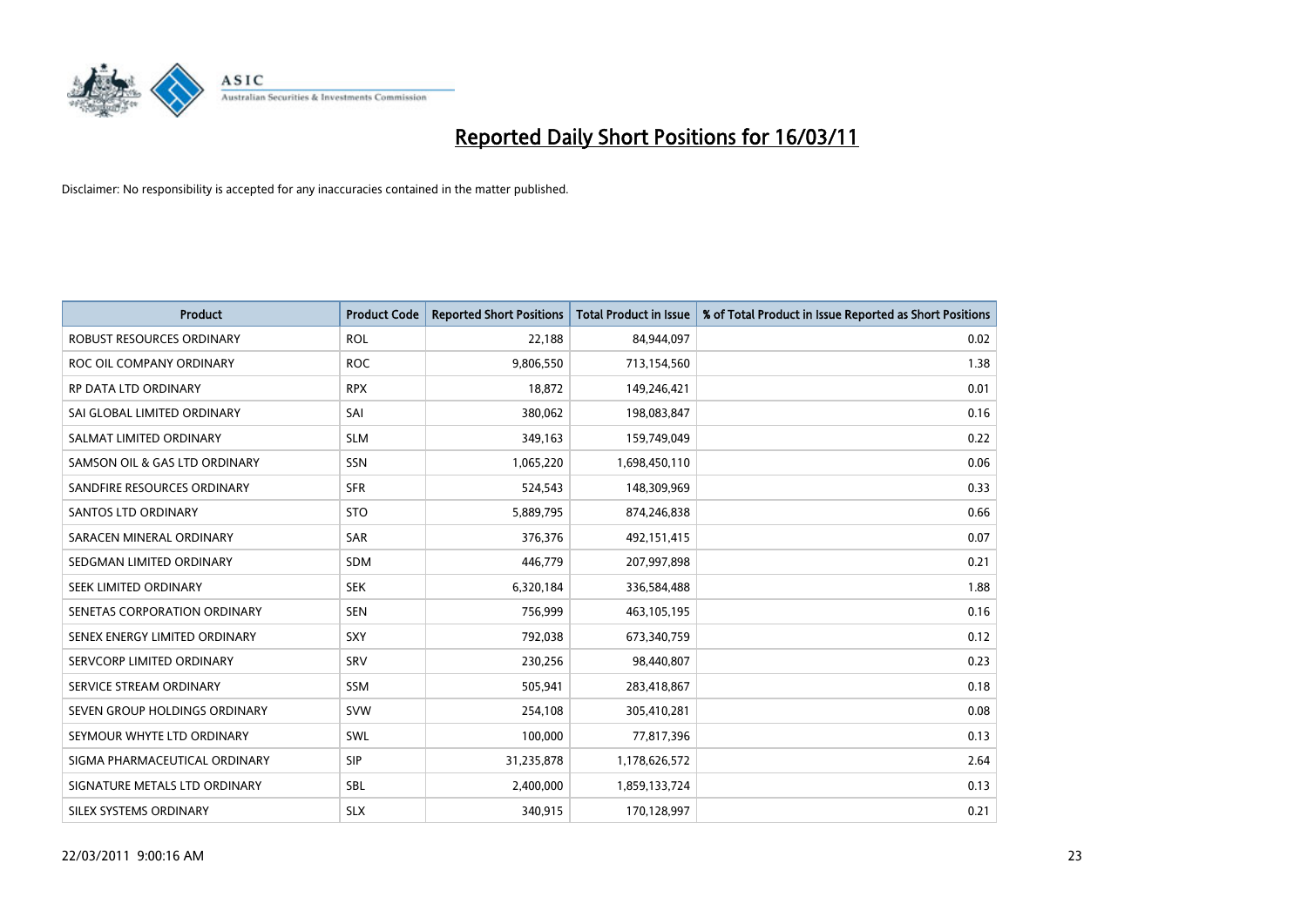

| <b>Product</b>                           | <b>Product Code</b> | <b>Reported Short Positions</b> | <b>Total Product in Issue</b> | % of Total Product in Issue Reported as Short Positions |
|------------------------------------------|---------------------|---------------------------------|-------------------------------|---------------------------------------------------------|
| SILVER LAKE RESOURCE ORDINARY            | <b>SLR</b>          | 261,779                         | 178,882,838                   | 0.16                                                    |
| SIMS METAL MGMT LTD ORDINARY             | <b>SGM</b>          | 3,786,569                       | 204,927,017                   | 1.85                                                    |
| SINGAPORE TELECOMM. CHESS DEPOSITARY INT | SGT                 | 7,236,475                       | 310,378,692                   | 2.31                                                    |
| SKILLED GROUP LTD ORDINARY               | <b>SKE</b>          | 520,335                         | 224,511,171                   | 0.24                                                    |
| SKY CITY ENTERTAIN, ORDINARY             | <b>SKC</b>          | 508,726                         | 575,114,687                   | 0.09                                                    |
| <b>SKY NETWORK ORDINARY</b>              | <b>SKT</b>          | 284,738                         | 389,139,785                   | 0.07                                                    |
| SMS MANAGEMENT, ORDINARY                 | <b>SMX</b>          | 309,603                         | 67,661,358                    | 0.46                                                    |
| SONIC HEALTHCARE ORDINARY                | <b>SHL</b>          | 5,508,718                       | 388,429,875                   | 1.43                                                    |
| SOUL PATTINSON (W.H) ORDINARY            | SOL                 | 43,188                          | 238,640,580                   | 0.02                                                    |
| SP AUSNET STAPLED SECURITIES             | <b>SPN</b>          | 10,532,851                      | 2,795,115,439                 | 0.36                                                    |
| SPARK INFRASTRUCTURE STAPLED NOTE & UNIT | SKI                 | 12,360,748                      | 1,326,734,264                 | 0.93                                                    |
| SPDR 200 FUND ETF UNITS                  | <b>STW</b>          | 8                               | 51,439,159                    | 0.00                                                    |
| SPECIALTY FASHION ORDINARY               | <b>SFH</b>          | 2,319,928                       | 191,686,122                   | 1.21                                                    |
| SPHERE MINERALS LTD ORDINARY             | <b>SPH</b>          | 1,991                           | 171,348,151                   | 0.00                                                    |
| SPOTLESS GROUP LTD ORDINARY              | <b>SPT</b>          | 4,940,816                       | 261,070,153                   | 1.89                                                    |
| ST BARBARA LIMITED ORDINARY              | <b>SBM</b>          | 4,269,955                       | 325,615,389                   | 1.32                                                    |
| STAGING CONNECTIONS ORDINARY             | <b>STG</b>          | 2,917,189                       | 78,317,726                    | 3.72                                                    |
| STANMORE COAL LTD ORDINARY               | <b>SMR</b>          | 73,240                          | 87,250,738                    | 0.08                                                    |
| STARPHARMA HOLDINGS ORDINARY             | SPL                 | 113,688                         | 244,682,721                   | 0.05                                                    |
| STH AMERICAN COR LTD ORDINARY            | SAY                 | 9,200                           | 233,651,371                   | 0.00                                                    |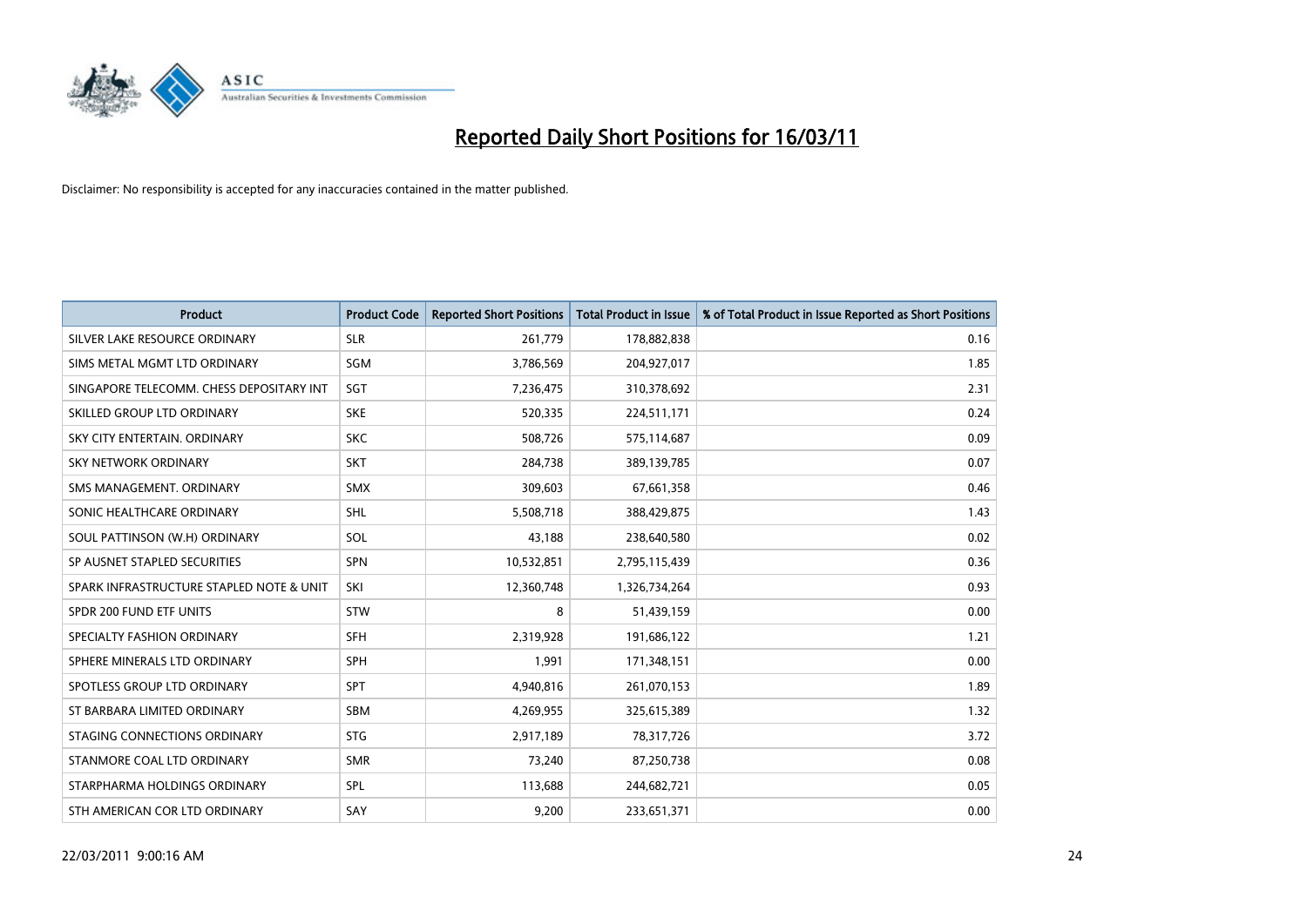

| <b>Product</b>                       | <b>Product Code</b> | <b>Reported Short Positions</b> | <b>Total Product in Issue</b> | % of Total Product in Issue Reported as Short Positions |
|--------------------------------------|---------------------|---------------------------------|-------------------------------|---------------------------------------------------------|
| STH CRS ELECT ENGNR ORDINARY         | <b>SXE</b>          | 7,914                           | 124,178,939                   | 0.01                                                    |
| STHN CROSS MEDIA ORDINARY            | SXL                 | 1,356,309                       | 378,827,750                   | 0.34                                                    |
| STOCKLAND UNITS/ORD STAPLED          | SGP                 | 19,893,464                      | 2,383,036,717                 | 0.83                                                    |
| STRAITS RES LTD. ORDINARY            | SRO                 | 3,030,378                       | 324,355,749                   | 0.93                                                    |
| <b>STW COMMUNICATIONS ORDINARY</b>   | SGN                 | 222,826                         | 364,310,964                   | 0.06                                                    |
| SUNCORP GROUP LTD ORDINARY           | <b>SUN</b>          | 8,421,386                       | 1,281,390,524                 | 0.65                                                    |
| SUNDANCE ENERGY ORDINARY             | <b>SEA</b>          | 67,317                          | 276,709,585                   | 0.02                                                    |
| SUNDANCE RESOURCES ORDINARY          | SDL                 | 23,011,830                      | 2,712,401,668                 | 0.85                                                    |
| SUNLAND GROUP LTD ORDINARY           | <b>SDG</b>          | 435,275                         | 224,881,794                   | 0.18                                                    |
| SUPER RET REP LTD ORDINARY           | SUL                 | 179,000                         | 129,077,342                   | 0.15                                                    |
| <b>SWICK MINING ORDINARY</b>         | <b>SWK</b>          | 1,548                           | 236,724,970                   | 0.00                                                    |
| SYMEX HOLDINGS ORDINARY              | <b>SYM</b>          | 6,633                           | 125,037,628                   | 0.01                                                    |
| <b>TABCORP HOLDINGS LTD ORDINARY</b> | <b>TAH</b>          | 3,264,874                       | 684,918,140                   | 0.48                                                    |
| <b>TALISMAN MINING ORDINARY</b>      | <b>TLM</b>          | 21,192                          | 130,438,627                   | 0.02                                                    |
| TANAMI GOLD NL ORDINARY              | <b>TAM</b>          | 53,277                          | 260,997,677                   | 0.02                                                    |
| TAP OIL LIMITED ORDINARY             | <b>TAP</b>          | 1,510,114                       | 240,967,311                   | 0.64                                                    |
| TASSAL GROUP LIMITED ORDINARY        | <b>TGR</b>          | 33,857                          | 146,304,404                   | 0.01                                                    |
| <b>TATTS GROUP LTD ORDINARY</b>      | <b>TTS</b>          | 25,714,148                      | 1,301,092,863                 | 1.96                                                    |
| TELECOM CORPORATION ORDINARY         | <b>TEL</b>          | 36,369,697                      | 1,924,644,282                 | 1.88                                                    |
| TELSTRA CORPORATION. ORDINARY        | <b>TLS</b>          | 90,632,127                      | 12,443,074,357                | 0.72                                                    |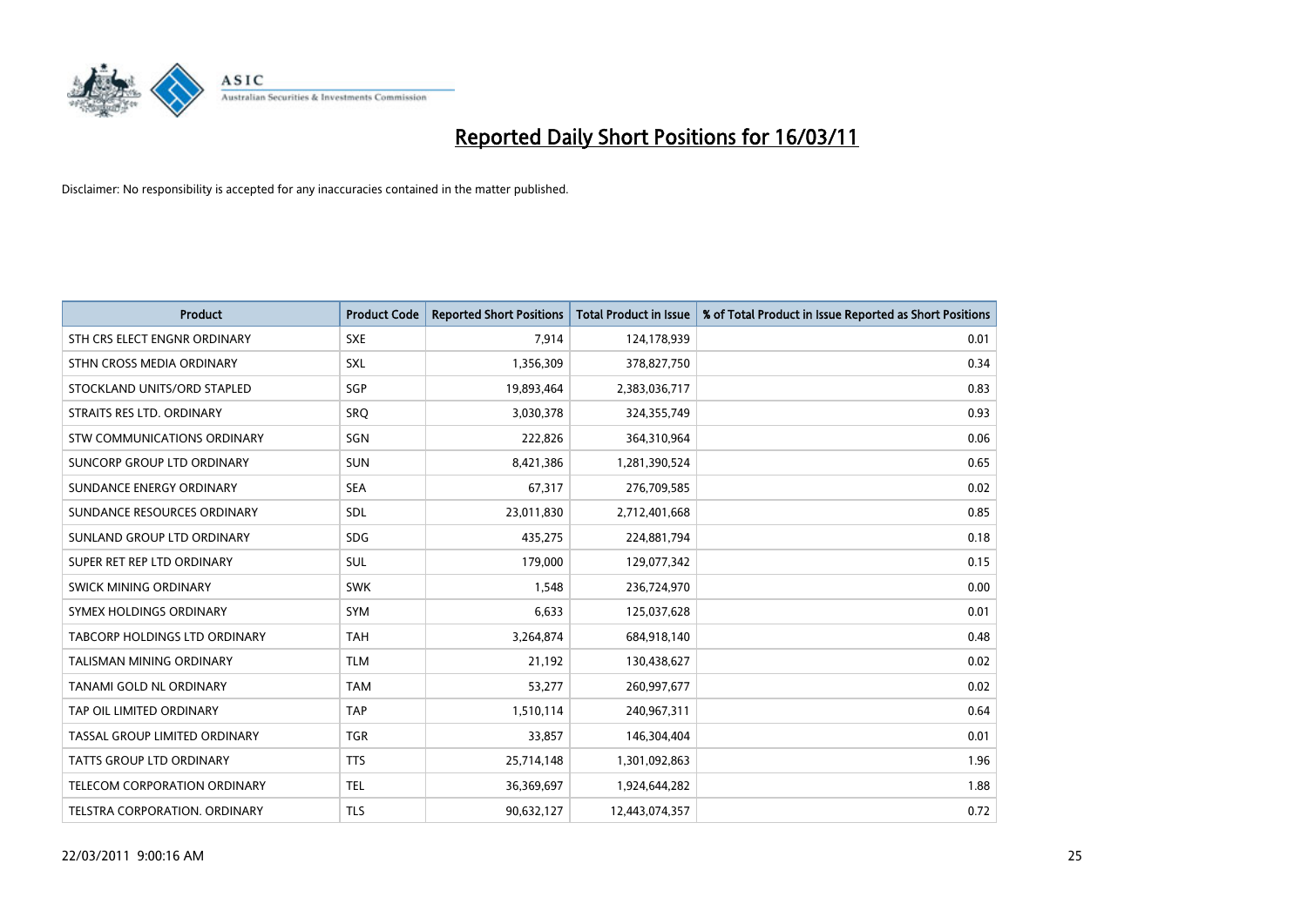

| <b>Product</b>                          | <b>Product Code</b> | <b>Reported Short Positions</b> | <b>Total Product in Issue</b> | % of Total Product in Issue Reported as Short Positions |
|-----------------------------------------|---------------------|---------------------------------|-------------------------------|---------------------------------------------------------|
| TEN NETWORK HOLDINGS ORDINARY           | <b>TEN</b>          | 26,837,529                      | 1,045,236,720                 | 2.56                                                    |
| TERANGA GOLD CORP CDI 1:1               | TGZ                 | 229,154                         | 151,109,395                   | 0.15                                                    |
| TFS CORPORATION LTD ORDINARY            | <b>TFC</b>          | 34,058                          | 262,656,661                   | 0.01                                                    |
| THE REJECT SHOP ORDINARY                | <b>TRS</b>          | 558,795                         | 26,033,570                    | 2.14                                                    |
| THOR MINING PLC CHESS DEPOSITARY        | <b>THR</b>          | 2,307                           | 240,235,256                   | 0.00                                                    |
| THORN GROUP LIMITED ORDINARY            | <b>TGA</b>          | 179,737                         | 129,858,924                   | 0.14                                                    |
| THUNDELARRA EXPLOR. ORDINARY            | <b>THX</b>          | 92.138                          | 153,414,483                   | 0.06                                                    |
| TIGER RESOURCES ORDINARY                | <b>TGS</b>          | 257,620                         | 668,635,549                   | 0.04                                                    |
| TIMBERCORP LIMITED ORDINARY             | <b>TIM</b>          | 90,074                          | 352,071,429                   | 0.02                                                    |
| <b>TISHMAN SPEYER UNITS</b>             | <b>TSO</b>          | 79,104                          | 338,440,904                   | 0.02                                                    |
| TNG LIMITED ORDINARY                    | <b>TNG</b>          | 4,321                           | 284,803,062                   | 0.00                                                    |
| TOLL HOLDINGS LTD ORDINARY              | <b>TOL</b>          | 16,456,176                      | 706,577,616                   | 2.32                                                    |
| TORO ENERGY LIMITED ORDINARY            | <b>TOE</b>          | 35,404                          | 964,936,676                   | 0.00                                                    |
| <b>TOWER AUSTRALIA ORDINARY</b>         | <b>TAL</b>          | 4,622,592                       | 419,652,394                   | 1.11                                                    |
| <b>TOWER LIMITED ORDINARY</b>           | <b>TWR</b>          | 690,119                         | 263,603,448                   | 0.26                                                    |
| TOX FREE SOLUTIONS ORDINARY             | <b>TOX</b>          | 84,534                          | 92,290,500                    | 0.09                                                    |
| TPG TELECOM LIMITED ORDINARY            | <b>TPM</b>          | 4,595,558                       | 775,522,421                   | 0.58                                                    |
| TRANSFIELD SERV INFR STAPLED SECURITIES | <b>TSI</b>          | 1,839,240                       | 434,862,971                   | 0.42                                                    |
| <b>TRANSFIELD SERVICES ORDINARY</b>     | <b>TSE</b>          | 3,350,740                       | 549,715,957                   | 0.60                                                    |
| TRANSPACIFIC INDUST, ORDINARY           | <b>TPI</b>          | 18,800,117                      | 960,638,735                   | 1.95                                                    |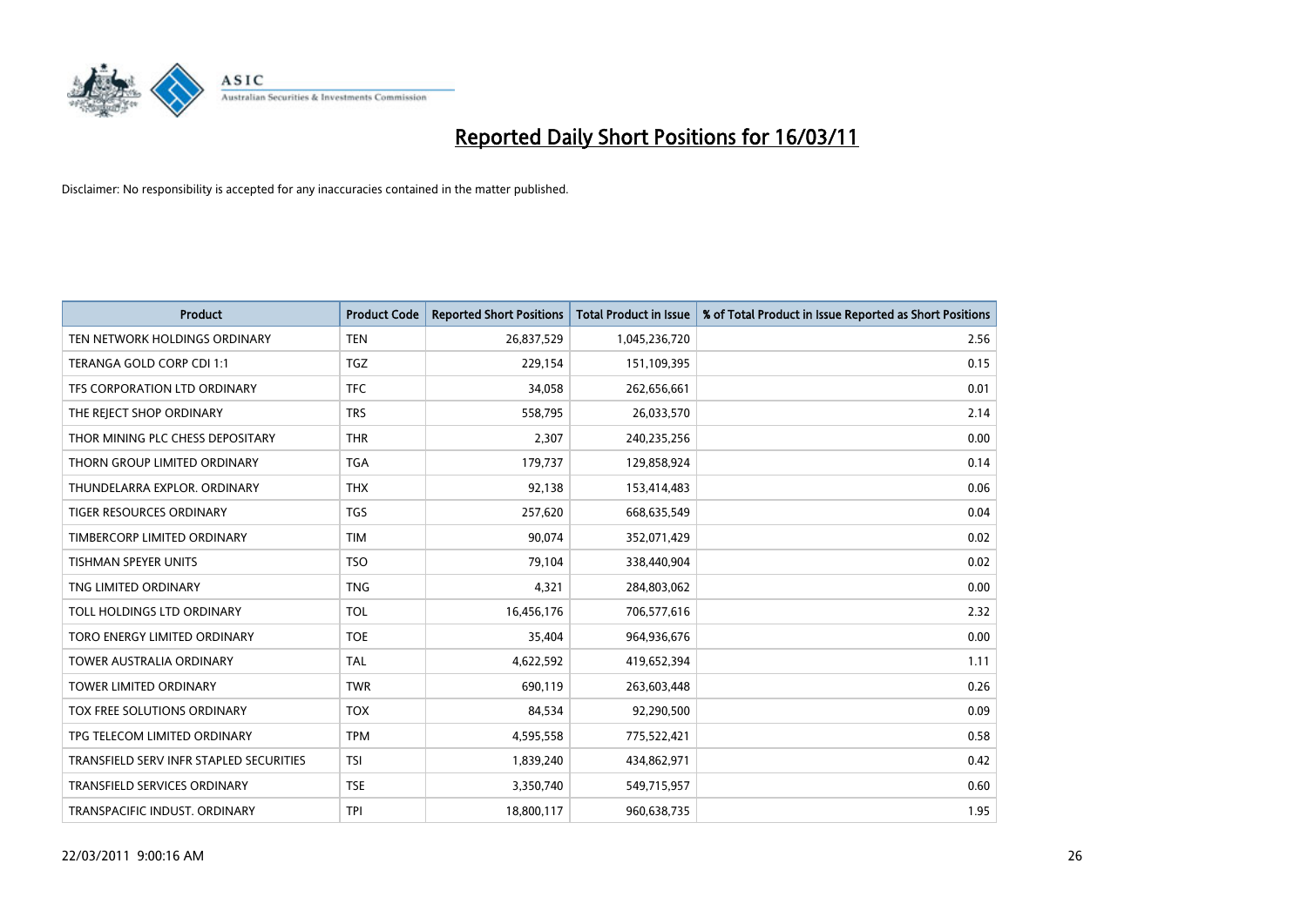

| <b>Product</b>                            | <b>Product Code</b> | <b>Reported Short Positions</b> | Total Product in Issue | % of Total Product in Issue Reported as Short Positions |
|-------------------------------------------|---------------------|---------------------------------|------------------------|---------------------------------------------------------|
| TRANSURBAN GROUP TRIPLE STAPLED SEC.      | <b>TCL</b>          | 6,908,047                       | 1,443,543,731          | 0.46                                                    |
| TRINITY GROUP STAPLED SECURITIES          | <b>TCO</b>          | 3,419                           | 231,701,539            | 0.00                                                    |
| TROY RESOURCES NL ORDINARY                | <b>TRY</b>          | 58,243                          | 87,565,323             | 0.06                                                    |
| UGL LIMITED ORDINARY                      | <b>UGL</b>          | 4,826,787                       | 166,047,171            | 2.87                                                    |
| UNILIFE CORPORATION CDI US PROHIBITED     | <b>UNS</b>          | 257,153                         | 272,951,939            | 0.08                                                    |
| UXC LIMITED ORDINARY                      | <b>UXC</b>          | 618,619                         | 305,789,718            | 0.19                                                    |
| VALAD PROPERTY GROUP STAPLED US PROHIBIT. | <b>VPG</b>          | 4,674,223                       | 115,108,116            | 4.06                                                    |
| <b>VDM GROUP LIMITED ORDINARY</b>         | <b>VMG</b>          | 11,116                          | 193,127,749            | 0.01                                                    |
| <b>VENTURE MINERALS ORDINARY</b>          | <b>VMS</b>          | 209,683                         | 220,943,592            | 0.10                                                    |
| <b>VENTUREX RESOURCES ORDINARY</b>        | <b>VXR</b>          | 4,199,014                       | 1,087,242,726          | 0.39                                                    |
| VIRGIN BLUE HOLDINGS ORDINARY             | <b>VBA</b>          | 35,012,446                      | 2,210,197,600          | 1.58                                                    |
| <b>VISION GROUP HLDGS ORDINARY</b>        | <b>VGH</b>          | 78,000                          | 73,583,806             | 0.11                                                    |
| <b>VITA GROUP LTD ORDINARY</b>            | <b>VTG</b>          | 75,190                          | 142,499,800            | 0.05                                                    |
| VITERRA INC CDI 1:1                       | <b>VTA</b>          | 3,828                           | 68,629,939             | 0.01                                                    |
| <b>WATPAC LIMITED ORDINARY</b>            | <b>WTP</b>          | 54,363                          | 183,341,382            | 0.02                                                    |
| <b>WDS LIMITED ORDINARY</b>               | <b>WDS</b>          | 88,716                          | 143,107,458            | 0.07                                                    |
| <b>WEBFIRM GROUP LTD ORDINARY</b>         | <b>WFM</b>          | 16,305                          | 676,342,536            | 0.00                                                    |
| WEBJET LIMITED ORDINARY                   | <b>WEB</b>          | 216,157                         | 77,961,278             | 0.28                                                    |
| WESFARMERS LIMITED ORDINARY               | <b>WES</b>          | 20,504,725                      | 1,005,191,394          | 2.01                                                    |
| WESFARMERS LIMITED PARTIALLY PROTECTED    | <b>WESN</b>         | 47,880                          | 151,880,768            | 0.02                                                    |